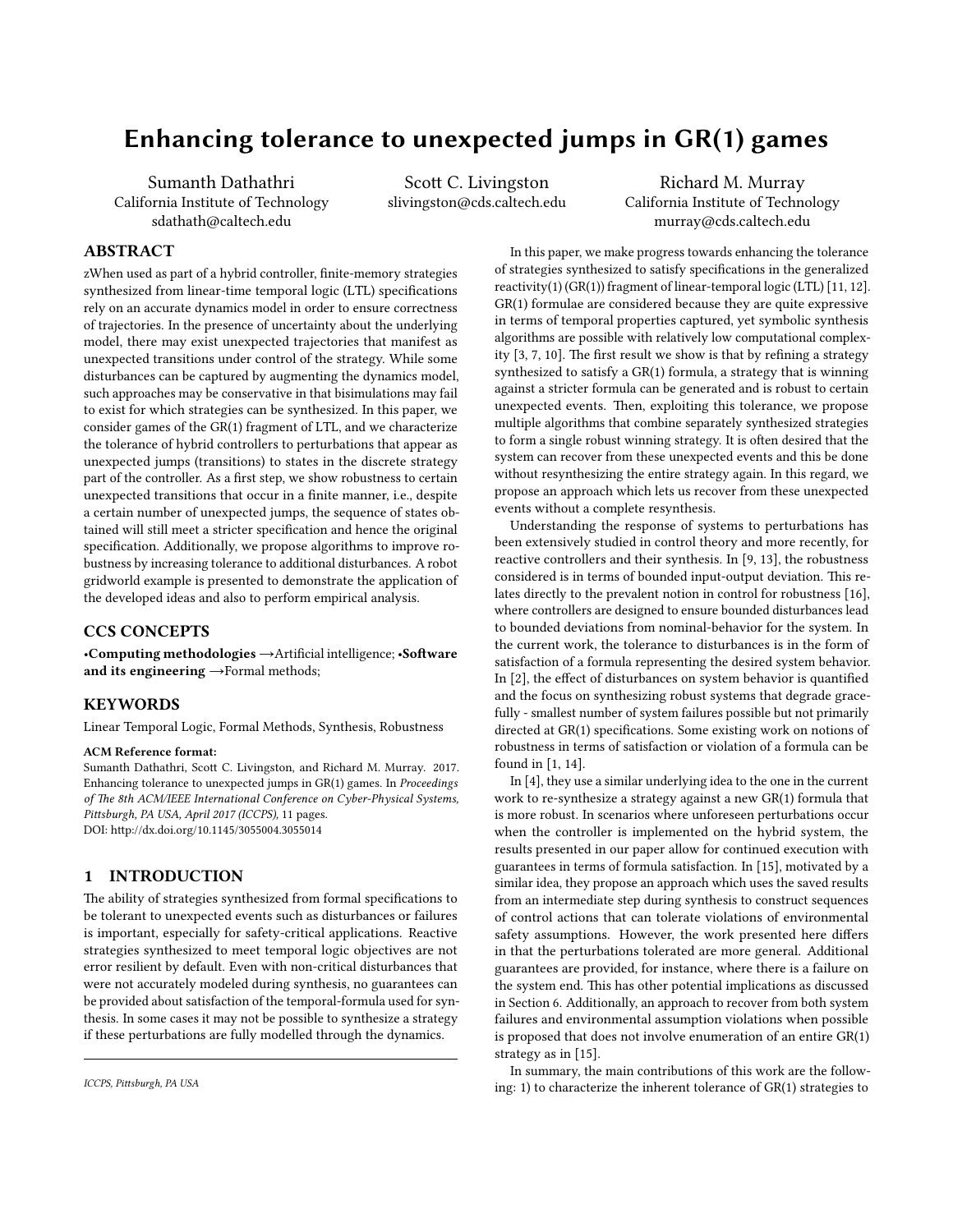unexpected events; 2) to propose approaches to refine enumerated GR(1) strategies to augment their tolerance to unexpected perturbations and prove that they satisfy a stricter temporal formula; 3) to quantify empirically the cost of augmenting the tolerance using the proposed schemes.

### <span id="page-1-1"></span>2 PRELIMINARIES

Let  $\Sigma$  be a finite set. The power set of  $\Sigma$  (i.e., the set of all subsets of Σ) is denoted by  $\mathcal{P}(\Sigma).$  The set of all finite strings formed from concatenating elements of  $\Sigma$  is denoted by  $\Sigma^*$ , which is known as the Kleene closure [\[6\]](#page-8-14). The set of all countably infinite strings of  $\Sigma$  is  $\Sigma^\omega$ . In this paper, a subscript notation is used, e.g.,  $\sigma_0 \sigma_1 \sigma_2 \cdots \sigma_n \in \Sigma^*$ , but observe that infinite strings can also be regarded as functions of the natural numbers  $\mathbb N$  into  $\Sigma$ .

Let  $AP_{env}$  be a set of input atomic propositions, and  $AP_{sys}$  be a set of output atomic propositions such that  $AP_{env} \cap AP_{sys}$  = ∅. A state s is an assignment of True and False to the atomic propositions in  $AP_{env} \cup AP_{sys}$ . We use subset notation to indicate states and thus, for brevity, introduce  $\Sigma = \mathcal{P}(AP_{env} \cup AP_{sys})$ .

A nondeterministic finite-memory strategy is a pair  $(f, m_0)$  together with a finite set M, where  $m_0 \in M$  and

$$
f: M \times \mathcal{P}(\text{AP}_{\text{env}}) \to \mathcal{P}\left(M \times \mathcal{P}(\text{AP}_{\text{sys}})\right) \tag{1}
$$

is a function. Intuitively the set  $M$  represents the memory of the strategy. At each move, a new output is given depending on the input and the current memory value. As part of the move, a memory value is selected. Since we are only concerned with finite-memory strategies in this paper, we refer to them as strategies. The set of input-output sequences that may occur under  $f$  is defined as

$$
\text{Plays}(f) = \left\{ \sigma \in \Sigma^{\omega} \mid \exists m \in M^{\omega}. \forall k \ge 0. \right. \left. (m_{k+1}, \sigma_k \cap \text{AP}_{\text{sys}}) \in f(m_k, \sigma_k \cap \text{AP}_{\text{env}}) \right\}, \quad (2)
$$

where every  $m \in M^{\omega}$  has the same first element,  $m_0$ . Elements of Plays( $f$ ) are referred to as *plays*. The set of prefixes that may be extended into a play is

<span id="page-1-3"></span>
$$
\operatorname{Pref}(f) = \{ \sigma \in \Sigma^* \mid \exists \alpha \in \Sigma^{\omega} . \sigma \alpha \in \operatorname{Plays}(f) \}. \tag{3}
$$

We describe specifications for these strategies in linear-time tempo-ral logic (LTL) [\[12\]](#page-8-1). LTL formulae over propositions ( $AP_{env} \cup AP_{sys}$ ) are evaluated over positions *i* in  $\sigma \in \Sigma^{\omega}$ , where  $\sigma = \sigma_0 \sigma_1 \cdots$ . In addition to the Boolean operators, the standard LTL operators  $\Box$  (always),  $\diamond$  (eventually) and  $\bigcirc$  (next) are used here for the specification.

A finite-memory strategy  $(f, m_0)$  is said to be

- *input-enabled* if and only if for every  $\sigma^{\text{env}} \in \mathcal{P}(\text{AP}_{\text{env}})^{\omega}$ , there exists  $\sigma \in \text{Plays}(f)$  such that  $\sigma_k^{\text{env}}$  $\frac{\partial}{\partial k}$  =  $\sigma_k \cap AP_{env}$  for  $k \geq 0$ .
- deterministic if and only if  $|f(m,s)| \leq 1$  for all  $(m,s) \in$  $M \times \mathcal{P}(AP_{env})$ .
- a realization of an LTL formula  $\varphi$  if and only if  $(f, m_0)$ is input-enabled and Plays( $f$ )  $\subseteq L(\varphi)$ , where  $L(\varphi)$  is the language of  $\varphi$ . This is to say, for every  $\sigma \in$  Plays(f),  $\sigma \models \varphi$ .

Deterministic strategies imply a function from state sequences to memory sequences.

REMARK 1. Let  $(f, m_0)$  be a deterministic strategy. For each  $\sigma \in$ Plays(f), there exists a unique  $m \in M^\omega$  satisfying  $f(m_k, \sigma_k \cap \Delta_{\text{max}}) = f(m_k, \sigma_k \cap \Delta_{\text{max}})$  $AP_{env}$ ) =  $\{(m_{k+1}, \sigma_k \cap AP_{sys})\}$  for  $k \ge 0$ .

It follows from the remark that a sequence of inputs determines precisely one output sequence for a deterministic strategy.

A GR(1) formula is an LTL formula of the form

$$
\Theta^{\text{env}} \wedge \Box \rho^{\text{env}} \wedge \left( \bigwedge_{j=1}^{J} \Box \Diamond \psi_j^{\text{env}} \right) \longrightarrow \Theta^{\text{sys}} \wedge \Box \rho^{\text{sys}} \wedge \left( \bigwedge_{k=1}^{K} \Box \Diamond \psi_k^{\text{sys}} \right), \quad (4)
$$

where Θ<sup>env</sup> is a state formula (i.e., without temporal operators) that is a function of  $AP_{env}$ ,  $\Theta^{sys}$  is a state formula that is a function of AP<sub>sys</sub>, and all  $\psi_i^{\text{env}}$  $\lim_{j}$ ,  $\psi_k^{\text{sys}}$  $\kappa_k^{\text{sys}}$  subformulae are functions of  $AP_{env} \cup AP_{sys}$  and also without temporal operators. The subformula  $\rho^{\text{env}}$  is a function of AP<sub>env</sub> ∪ AP<sub>sys</sub> ∪ ○ AP<sub>env</sub>, where

<span id="page-1-0"></span>
$$
\bigcirc AP_{env} = \{ \bigcirc x \mid x \in AP_{env} \}
$$

 $\bigcirc AP_{env} = \{ \bigcirc x \mid x \in AP_{env} \}.$ <br>Except for  $\bigcirc$  operators appearing as subformulae from  $\bigcirc AP_{env}$ , there are no other temporal operators in  $\rho^{\text{env}}$ . Finally,  $\rho^{\text{sys}}$  is defined similarly to  $\rho^{\text{env}}$  but as a function of AP<sub>env</sub>∪AP<sub>sys</sub>∪  $AP_{env} ∪ ∩ AP_{sys}.$ 

To facilitate working with [\(4\)](#page-1-0), and in particular the subformulae  $\rho^{\text{env}}$  and  $\rho^{\text{sys}}$ , we extend the semantics of the operator  $\models$  for finite strings. For a finite string  $\gamma$ , by  $\gamma$ <sub>-1</sub> we refer to the last element of *γ*. In other words, *γ*<sub>-1</sub> = *γ*<sub>|*γ*|-1</sub>. Let  $\sigma \in \Sigma^*$ . To further simplify notation, the superscripts sys and env for  $s \in \Sigma$  indicate projections on to  $AP_{sys}$  and  $AP_{env}$  respectively. That is, given s,  $s^{sys} := s \cap AP_{sys}$ and  $s^{env} := s \cap AP_{env}$ . Define

$$
\sigma \models \rho \iff \sigma\alpha \models \rho \text{ for any } \alpha \in \Sigma^{\omega}, \tag{5}
$$

<span id="page-1-2"></span>where  $\rho$  is any Boolean formula that is a function of AP<sub>env</sub> ∪ AP<sub>sys</sub> ∪  $\bigcirc$  AP<sub>env</sub> ∪  $\bigcirc$  AP<sub>sys</sub>. Because at most one  $\bigcirc$  operator binds to each atomic proposition, it follows that only  $\sigma_0$ ,  $\sigma_1$  determine whether the formula is satisfied.

Let  $\varphi$  be a GR(1) formula, i.e., be of the form [\(4\)](#page-1-0), and let  $(f, m_0)$ be a finite-memory strategy.

DEFINITION 2. A state  $s \in \Sigma$  is said to be  $\varphi$ -reachable under  $(f, m_0)$  if and only if there exists  $\sigma \in$  Plays $(f)$  such that for some  $k \geq 0$ ,

$$
\sigma_k = s,\tag{6}
$$

$$
\sigma \models \Theta^{\text{env}},\tag{7}
$$

$$
\sigma_{j:(j+1)} \models \rho^{\text{env}} \text{ for } j < k-1. \tag{8}
$$

The set of all states that are φ-reachable under (f, m<sub>0</sub>) is denoted by  $I_{\varphi}(f,m_0)$ .

The finite-memory strategy  $(f, m_0)$  is said to be a strict realization of (or to *strictly realize*) the GR(1) formula  $\varphi$  if it is a realization of  $\varphi$  and for all  $\sigma \in$  Plays(f)

<span id="page-1-5"></span><span id="page-1-4"></span>
$$
\sigma \models \Theta^{\text{env}} \implies \sigma \models \Theta^{\text{sys}}, \tag{9}
$$

$$
\sigma \models (\boxdot \rho^{\text{env}} \implies \boxdot \rho^{\text{sys}}).
$$
\n(10)

\nIntuitively, strict realizability ensures that blocking of an environ-

ment liveness condition when the other assumptions are met only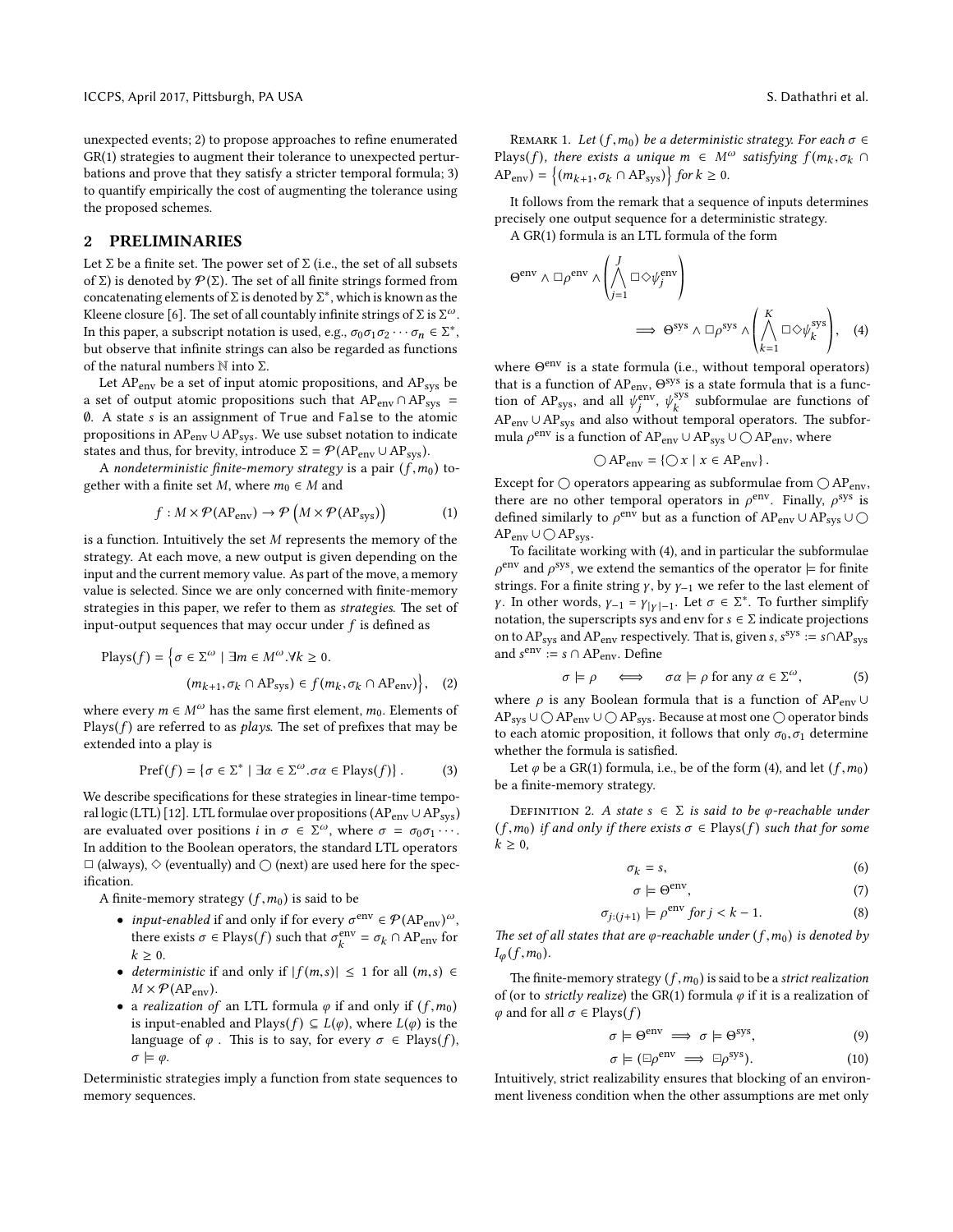occurs when the system is following transition rules. Here,  $\Xi$  is the 'historically' LTL operator whose semantics are as defined in [\[10\]](#page-8-4).

### <span id="page-2-0"></span>3 PROBLEM FORMULATION

### 3.1 LTL on state-memory pairs

A basic idea behind the methods presented in later sections is to begin with a given finite-memory strategy and construct another one that is more robust. The construction involves re-using "pieces" of the given strategy, such as memory-values and transitions. As such, the memory values occurring during each play become important for reasoning about correctness and resilience to perturbations. Thus motivated, the semantics of  $\models$  for LTL as invoked in Section [2](#page-1-1) is extended to handle memory values of strategies. Let  $(f, m_0)$ be a strategy that strictly realizes  $\varphi$ , and has set M of memory values. Following the notation used in the previous section, let  $\Sigma = \mathcal{P}(AP_{env} \cup AP_{sys})$  be the set of game states. Define a set of state-memory pairs,

 $\bar{\Sigma} = \Sigma \times M$ .

An element  $\bar{\sigma} \in \bar{\Sigma}^{\omega}$  is thus a sequence of state and memory pairs, i.e., there is  $\sigma \in \Sigma^{\omega}$  and  $m \in M^{\omega}$  such that for  $k \ge 0$ ,  $\bar{\sigma}_k =$  $(\sigma_k, m_k)$ . Given an LTL formula  $\phi$  that is in terms of AP<sub>env</sub> ∪ AP<sub>sys</sub><br>and a variable that takes values in M, the operator  $\vdash$  can thus be and a variable that takes values in *M*, the operator  $\models$  can thus be interpreted on  $\bar{\sigma}$ .

### 3.2 Memory sequences associated with plays

Because properties will be expressed in terms of sequences of states and memory values that occur during plays, a means for obtaining memory values that can occur in the strategy during a given play is needed. For this purpose, define the function Mem<sup>f</sup> on Pref(f) ∪ Plays(f) as follows. Let  $\sigma \in \text{Pref}(f) \cup \text{Plays}(f)$ . Define  $\sigma_k^{\text{sys}} :=$  $\sigma_k \cap AP_{sys}$  and  $\sigma_k^{env} := \sigma_k \cap AP_{env}$ . If  $\sigma \in Pref(f)$ , then defined  $k_k^{\text{env}} := \sigma_k \cap \text{AP}_{\text{env}}.$  If  $\sigma \in \text{Pref}(f)$ , then define

$$
\text{Mem}^f(\sigma) = \{ m \in M^* \mid \forall k \ge 0, k < |\sigma|. \tag{11}
$$
\n
$$
(m_{k+1}, \sigma_k^{\text{sys}}) \in f(m_k, \sigma_k^{\text{env}}) \}. \tag{11}
$$

If  $\sigma \in$  Plays(*f*), then define

$$
\text{Mem}^f(\sigma) = \{ m \in M^\omega \mid \forall k \ge 0. \tag{12}
$$
\n
$$
(m_{k+1}, \sigma_k^{\text{sys}}) \in f(m_k, \sigma_k^{\text{env}}) \}.
$$

Observe that  $\text{Pref}(f) \cap \text{Plays}(f) = \emptyset$  (recall [\(2\)](#page-1-2) and [\(3\)](#page-1-3)), hence Mem $^f$  is well-defined.

### 3.3 Problem of recovery from perturbations

Though there are many distinct notions of robustness for control systems, a common theme is tolerance to deviation from nominal plant behavior. Note that the "plant" includes actuators and sensors on the robot itself. Thus in the context of reactive synthesis, deviance can also arise on the side of the controlled system, not only the adversarial environment.

We begin by introducing a few definitions first. Define the set  $I_{\varphi}^{M}(f_0,m_0) \subseteq \overline{\Sigma}$  as

$$
I_{\varphi}^{M}(f, m_{0}) := \{ (s, \bar{m}) \mid s \in I_{\varphi}(f, m_{0}), \bar{m} = m_{|\sigma s|} \}
$$

$$
\sigma \in \Sigma^{*}, m \in M^{*}.
$$

$$
\sigma s \in Pref(f) \land
$$

$$
m \in \text{Mem}^{f}(\sigma s) \land
$$

$$
\forall k < |\sigma| \cdot \sigma_{k} \in I_{\varphi}(f, m_{0}) \}.
$$

 $I_{\phi}^{M}(f, m_{0})$  contains the set of  $\phi$ -reachable states along with the responding memory locations. Given that we have the set of corresponding memory locations. Given that we have the set of  $\varphi$ -reachable states, we need to extract all paths to these  $\varphi$ -reachable states that have only  $\varphi$ -reachable states to get all possible combinations of memory,  $\varphi$ -reachable states to which the system can be perturbed to. Given a  $\varphi$ -reachable state s, we find a prefix ( $\sigma$ s) that ends with this state and this prefix has only  $\varphi$ -reachable states (Condition:  $\forall k < |\sigma| \cdot \sigma_k \in I_\varphi(f, m_0)$ ). Once this prefix has been found, we generate the memory sequence in accordance with  $(f, m_0)$  to get the corresponding memory at this state in the strategy (Condition:  $\forall k < |\sigma|$ .  $(m_{k+1}, (\sigma s)_{k+1} \cap AP_{sys}) \in f(m_k, (\sigma s)_{k+1} \cap AP_{env})$ .<br>Lising the definitions above a function is constructed that is

Using the definitions above, a function is constructed that indicates feasible transitions (in a sense to be made precise) that are not in the given strategy  $f$ . This function is crucial for studying perturbations and applications of a given strategy that are extrinsic to its original semantics. To this end, define the set of all state-memory pairs that can be reached by some play of  $f$ , i.e.,

$$
I(f) = \left\{ (s, w) \mid \exists \sigma \in \text{Plays}(f) \, \exists m \in \text{Mem}^f(\sigma) : \exists k : s = \sigma_k \land w = m_{k+1} \right\}. \tag{13}
$$

Using this definition of reachable state-memory pairs, we introduce the notion of a perturbation for a strategy  $(f, m_0)$  that realizes  $\varphi$ .

DEFINITION 3. A perturbation for a controller implementing the finite-memory strategy  $(f, m_0)$  occurs when the system transitions from a state-memory pair  $(s, w) \in I(f)$  to a state s' in  $\Sigma$  such that  $ss' \vDash c^{env}$  or for all  $w' \in M(w', s' \cap AP) \neq f(w, s' \cap AP)$  $ss' \not\models \rho^{\text{env}}$  or for all  $w' \in M(w', s' \cap AP_{sys}) \notin f(w, s' \cap AP_{env}).$ 

The condition ss'  $\models \neg \rho^{\text{env}}$  corresponds to the environment violating an assumption on its behavior. And  $\forall w' \in M : (w', s' \cap A P)$  of  $f(w, s' \cap A P)$  corresponds to a disturbance during the  $AP_{sys}$ )  $\notin f(w, s' \cap AP_{env})$  corresponds to a disturbance during the application of an output action. This work proposes approaches application of an output action. This work proposes approaches that enable recovery from certain such perturbations.

Define the function ExtTs on  $I(f)$  as follows. Let  $(s, w) \in I(f)$ .

$$
\begin{aligned} \text{ExtTs}(s, w) &= \{ (s', w') \mid s' \in \Sigma, w' \in M. \\ & (s', w') \in I_{\varphi}^M(f, m_0) \wedge \\ & ss' \models \rho^{\text{sys}} \wedge \\ & \left( (w', (s')^{\text{sys}}) \notin f(w, (s')^{\text{env}}) \vee ss' \models \neg \rho^{\text{env}} \right) \}. \end{aligned}
$$

The function ExtTs maps a state-memory pair  $(s, m)$  in a strategy to all state-memory pairs  $(s', m')$  that occur in  $I_{\phi}^M(f, m_0)$  that are not immediate successors according to  $(f, m_0)$ , or violate the assumption on environmental safety (Condition:  $(w', s' \cap AP_{sys}) \notin f(w, s' \cap AP_{sys}) \vee (s' \vdash \neg \circ^{env})$ . An additional constraint is imposed  $f(w, s' \cap AP_{env}) \vee ss' \models \neg \rho^{env}$ . An additional constraint is imposed where it is required that the transition between the state memory where it is required that the transition between the state-memory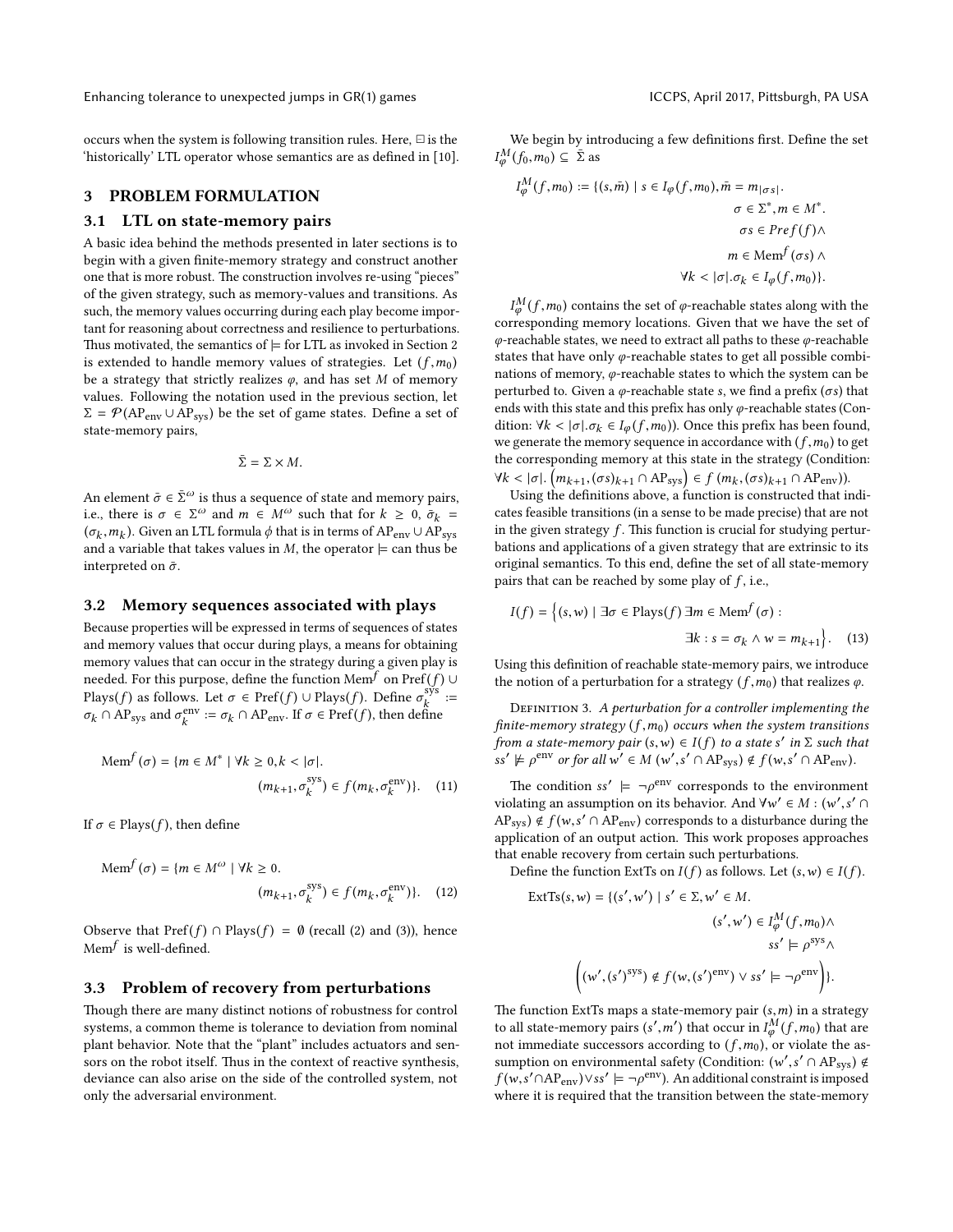pair  $(s, m)$  and any state-memory pair  $((s', m') \in \text{ExtTs}(s, m))$  to<br>which it is manned to does not violate  $o^{sys}$  i.e.sof  $\vdash o^{sys}$ which it is mapped to does not violate  $\rho$ <sup>sys</sup> i.e ss'  $\models \rho$ <sup>sys</sup>.

### <span id="page-3-4"></span>3.4 Refinement of a strategy

Given  $\varphi$  and  $(f, m_0)$  we construct a nondeterministic strategy  $(\bar{f}, m_0)$ <br>with  $\bar{f} \cdot \varphi ( \Delta P)^{-\omega} \vee M \rightarrow \varphi (\bar{\Sigma}^{\omega})$ . Because the strategy is nonwith  $\bar{f}$ :  $\mathcal{P}(AP_{env})^{\omega} \times M \rightarrow \mathcal{P}(\bar{\Sigma}^{\omega})$ . Because the strategy is nondeterministic, for a given sequence of inputs, there is a set of statememory sequences generated.

$$
\text{Plays}(\bar{f}) = \left\{ \sigma \in \Sigma^{\omega} \mid \exists m \in M^{\omega}. \left( \forall k > 0. \right. \right. \right. \\
 \left. \left( m_{k+1}, \sigma_k^{\text{sys}} \right) \in f(m_k, \sigma_k^{\text{env}} \right) \\
 \vee (\sigma_k, m_{k+1}) \in \text{ExtTs}(\sigma_{k-1}, m_k) \right\} \\
 \wedge (m_1, \sigma_0^{\text{sys}}) \in f(m_0, \sigma_0^{\text{env}}) \left\}.
$$
\n(14)

Consider  $\sigma \in \text{Plays}(\bar{f})$  and  $m \in M^\omega$  such that it satisfies the conditions in [\(14\)](#page-3-0). Observe that the successor memory-state pair  $(m',s')$  in Plays(f) depends on the current memory-state pair  $(m,s)$ <br>and the next input  $s$ . and the next input  $s_{input} = s' \cap AP_{env}$ . By augmenting the memoryvalues with elements from Σ, new memory-values can be created that  $\bar{f}$  can use as memory inputs. Given a memory-state pair and an input in  $P(\text{AP}_{env})$ ,  $\bar{f}$  can map to an output in  $P(\text{AP}_{sys})$  and a memory-value in the augmented memory domain. This way  $\overline{P}$  Plays( $\overline{f}$ ) can be used to construct a strategy  $\overline{f}$  (in the conventional sense) that maps from a memory value and an input to a memory value and an output.

Notice that here *m* is the memory sequence corresponding to  $\sigma$ in accordance with  $\bar{f}$ .

To simplify notation, for  $(s,m) \in \overline{\Sigma}$  introduce the indicator formula

$$
\mathbf{1}_{(s,m)} := \bigwedge_{p \in s \cup \{m\}} p \qquad \wedge \bigwedge_{q \in AP_{env} \cup AP_{sys} \cup M \setminus s \cup \{m\}} \neg q,
$$

where  $M$  is a finite universal set of memory values. The indicator formula  $\mathbf{1}_{(s,m)}$  evaluates to True at  $(x,y) \in \Sigma \times M$  if and only if  $x = s$  and  $y = m$ . Define  $1_{jump}$  as

$$
1_{jump} := \bigwedge_{(s,m) \in dom(\text{ExtTs})} \left( \mathbf{1}_{(s,m)} \to \bigcup_{(s',m') \in \text{ExtTs}(s,m)} \mathbf{1}_{(s',m')} \right).
$$

<span id="page-3-1"></span>Proposition 4. Let  $\sigma \in$  Plays( $\bar{f}$ ) and  $m \in M^\omega$  such that it satisfies the conditions in [\(14\)](#page-3-0), and let  $\bar{\sigma} \in \bar{\Sigma}^{\omega}$  such that  $\forall k \geq 0$ .  $\bar{\sigma}_k =$  $(\sigma_k, m_{k+1})$ . Then,

$$
\bar{\sigma} \models \Theta^{\text{env}} \land \Box(\rho^{\text{env}} \lor 1_{jump}) \land \left(\bigwedge_{j=1}^{J} \Box \Diamond \psi_j^{\text{env}}\right) \land \Diamond \Box \neg 1_{jump}
$$

$$
\implies \Theta^{\text{sys}} \land \Box \rho^{\text{sys}} \land \left(\bigwedge_{k=1}^{K} \Box \Diamond \psi_k^{\text{sys}}\right). \quad (15)
$$

This proposition arises as a special case of Proposition [5](#page-5-0) where  $n = 0$  in the setup before Proposition [5.](#page-5-0) Proposition [5](#page-5-0) proposes an

<span id="page-3-3"></span>

Figure 1: Gridworld setup

<span id="page-3-0"></span>approach to combine multiple strategies to provide tolerance to perturbations, when there is just one strategy the current proposition results.

Intuitively, the practical signicance of Proposition [4](#page-3-1) is that, if there is a disturbance that causes an unexpected transition to some state that is  $\varphi$ -reachable in other plays and if there are only finitely many such disturbances, then execution of the finite-state machine can continue after an appropriate change of its internal state (memory value) and still result in a correct input-output sequence. If  $\rho^{\text{env}}$ is violated during a particular transition between a state s and its successor s', i.e, ss'  $\models \rho^{\text{env}}$ , and s' is  $\varphi$ -reachable, then a sequence of input-outputs that satisfies the system part of  $\varphi$  is still possible if there are finitely many such disturbances. It also allows for such disturbances during application of the output action to a hybrid system – where  $(s' \cap AP_{sys}, m') \notin f(s' \cap AP_{env}, m)$ . Here *m* is the current memory value and  $s' \cap AP$  the input and  $s' \cap AP$  the current memory value and  $s' \cap AP_{env}$  the input and  $s' \cap AP_{sys}$  the ground truth system state after the application of the output action.

However, this result not does imply that all disturbances in which the system fails to transition to the desired state or the transition rule  $\rho^{\text{env}}$  is violated can be handled. Only perturbations to  $\varphi$ -reachable states that do not violate  $\rho^{\text{sys}}$  are tolerated.

The added  $\Diamond \Box \neg 1_{jump}$  segment on the assumption side in [\(15\)](#page-3-2) ensures that the perturbations do not occur infinitely often.

### <span id="page-3-5"></span>4 AUGMENTING ROBUSTNESS

To illustrate the methods proposed in this section to augment robustness, we begin with a small deterministic example. Consider planar robotic motion planning on a  $4 \times 4$  grid. In the example instance shown in Figure [1,](#page-3-3) the robot begins in the cell marked 'I' and has to visit the cells marked 'G' infinitely often while avoiding the shaded walls. The robot can transition to any of its non-diagonally adjacent cells.

<span id="page-3-2"></span>For a given gridworld, two strategies satisfying the safety and progress requirements but differing in their initial poses are synthesized. While the robot was executing Strategy 1 (in Figure [2\)](#page-4-0), a perturbation causes the robot to transition from the cell  $Y =$  $(Y_r, Y_c) = (0,1)$  with memory  $m = 11$  to  $(0,2)$  where  $Y_r$  refers to the row position of the robot and  $Y_c$  refers to the column position.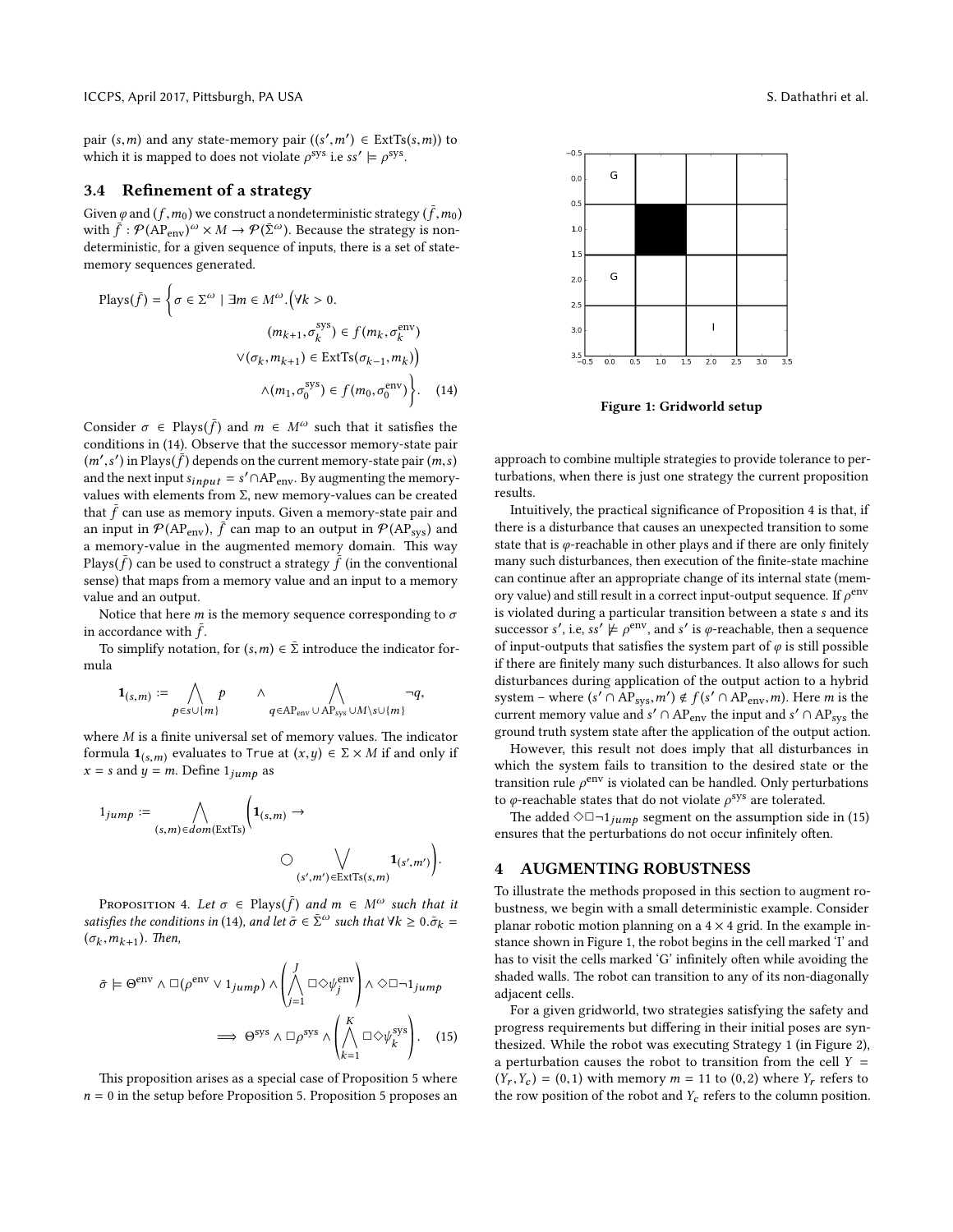<span id="page-4-0"></span>

Figure 2: Strategy 1

<span id="page-4-1"></span>

Figure 3: Synthesized strategies to augment robustness

This transition is not desired according to Strategy 1 but is still safe for the system, i.e,  $\rho^{sys}$  is still satisfied by the move of the robot from  $(0,1)$  to  $(0,2)$ . However, the strategy fails to predict what the sequence of actions from there should be such that  $\varphi$  can be satisfied. Proposition [5](#page-5-0) guarantees that continued execution along strategy 2 from the state (0,2) with memory  $m = 3$  would satisfy  $\varphi$  for the robot. Here, Strategy 2 (in Figure [3a\)](#page-4-1) was synthesized to satisfy a specification similar to the one used to synthesize Strategy 1.

Now consider a scenario where it is not desirable to resynthesize or enumerate a new strategy. We wish to find a sequence of actions to a  $\varphi$ -reachable state visited by Strategy 1 such that continued execution along Strategy 1 satisfies  $\varphi$ . Proposition [6](#page-6-0) guarantees the correctness of the algorithm to find such a sequence of actions. For this example, Strategy 3 (in Figure [3b\)](#page-4-1) depicts one such path that was synthesized starting from (3,2) reconnecting to a  $\varphi$ -reachable state. The reader must note that the absence of an adversary in this example makes the recovery process trivial, but solving a reachability game for general GR(1) formulae so as to reconnect to a  $\varphi$ -reachable state in the original strategy is more involved.

### <span id="page-4-3"></span>4.1 Combining Multiple Strategies

In this section, the intuition from Section [3.4](#page-3-4) is used and a more general proposition is presented and proved. The results in this section allow for the concatenation of multiple strategies synthesized with formulae differing in the initial condition.

Let  $\varphi_0$  be a GR(1) formula, and let  $(g_0, m_0) : M_0 \times \mathcal{P}(\text{AP}_{env}) \rightarrow$  $\mathcal{P}\left(M_0 \times \mathcal{P}(\text{AP}_{\text{sys}})\right)$  be a strategy that realizes  $\varphi_0$ . Let  $\eta_1, \eta_2, \ldots, \eta_n$ <br>be the edditional states in  $\Sigma$  to which the system is likely to be be the additional states in  $\Sigma$  to which the system is likely to be perturbed to. The strategy must visit these states for the system to be able to recover after being perturbed to these states. For  $i \in \{1, 2, \ldots, n\}$  where  $n < \infty$ , define  $\Theta_i^{\text{env}}$ <br>which is True for a state s in  $\Sigma$  if and only  $\sum_{i=1}^{\text{env}}$  as a Boolean formula which is True for a state s in  $\Sigma$  if and only if s ∩ AP<sub>env</sub> =  $\eta_i^{\text{env}}$ i . Similarly, define  $\Theta_i^{\text{sys}}$  $i$ <sup>sys</sup> as a Boolean formula which is True for a state s in  $\Sigma$  if and only if  $s \cap AP_{sys} = \eta_i^{sys}$ i .

Then, construct a set of strategies  $(g_i, m_0^i)$  such that for each  $(1, 2, \ldots, n)$  (a  $m_i^i$ ) strictly realizes a unknown  $i \in \{1, 2, \dots, n\}, (g_i, m_0^i)$  strictly realizes  $\varphi_i$ , where

$$
\varphi_i = \Theta_i^{\text{env}} \wedge \Box \rho^{\text{env}} \wedge (\bigwedge_{j=1}^J \Box \Diamond \psi_j^{\text{env}}) \implies
$$

$$
\Theta_i^{\text{sys}} \wedge \Box \rho^{\text{sys}} \wedge (\bigwedge_{k=1}^K \Box \Diamond \psi_k^{\text{sys}}). \quad (16)
$$

To simplify notation, without loss of generality, let  $g_i$ :  $M_i \times$  $\mathcal{P}(\text{AP}_{env}) \rightarrow \mathcal{P}\left(M_i \times \mathcal{P}(\text{AP}_{sys})\right)$  such that  $\forall i, j \in \{0, 1, ..., n\}, i \neq j$  $j \rightarrow M_i \cap M_j = \hat{\emptyset}.$ 

Let  $\overline{M} = 0$  $i=0,1,2,...,n$ <br>  $i=0,1,2,...,n$ <br>  $M(z, w^i)$ ) with the few (c, x) ∈  $J(z)$  for some i ≤ x  $\mathcal{P}(\bigcup_{i=0,1,2,\ldots,n} I_{\varphi}^M(g_i, m_0^i))$  such that for  $(s, w) \in I(g_i)$  for some  $i \le n$ ,

$$
\begin{aligned} \text{ExtTs}(s, w) &= \{ (s', w') \mid s' \in \Sigma, w' \in M_i, i \in \{0, 1, \dots, n\}. \\ & (s', w') \in I_{\varphi_i}^M(g_i, m_0^i) \wedge \\ & ss' \models \rho^{\text{sys}} \wedge \\ & \left( (w', s' \cap \text{AP}_{\text{sys}}) \notin g_i(w, s' \cap \text{AP}_{\text{env}}) \vee ss' \models \neg \rho^{\text{env}} \right) \}. \end{aligned}
$$

Define  $\bar{1}_{jump}$  as

$$
\begin{aligned}\n\overline{1}_{jump} &:= \bigwedge_{(s,m)\in dom(\text{ExtTs})} \left( \mathbf{1}_{(s,m)} \right. \\
&\longrightarrow \bigcirc \bigvee_{(s',m')\in \text{ExtTs}(s,m)} \mathbf{1}_{(s',m')} \right).\n\end{aligned}
$$

4.1.1 Robust Strategy from combining strategies. Construct a nondeterministic strategy  $(\bar{g}, m_0^0)$ .

<span id="page-4-2"></span>
$$
\text{Plays}(\bar{g}) = \left\{ \sigma \in \Sigma^{\omega} \mid \exists m \in \bar{M}^{\omega}. \forall k > 0. \exists i. \right. \\
 (m_{k+1}, \sigma_k^{\text{sys}}) \in g_i(m_k, \sigma_k^{\text{env}}) \\
 \lor \left( (\sigma_k, m_{k+1}) \in \text{ExtTs}(\sigma_{k-1}, m_k) \right) \\
 \land (m_1, \sigma_0^{\text{sys}}) \in g_0(m_0^0, \sigma_0^{\text{env}}) \right\}.
$$
 (17)

Consider  $\sigma \in$  Plays( $\bar{g}$ ) and  $m \in (\bar{M})^{\omega}$  that satisfy the conditions in [\(17\)](#page-4-2). Let  $\bar{\sigma} \in \bar{\Sigma}^{\omega}$  such that  $\forall k \geq 0$ .  $\bar{\sigma}_k = (\sigma_k, m_{k+1})$ . Here, m is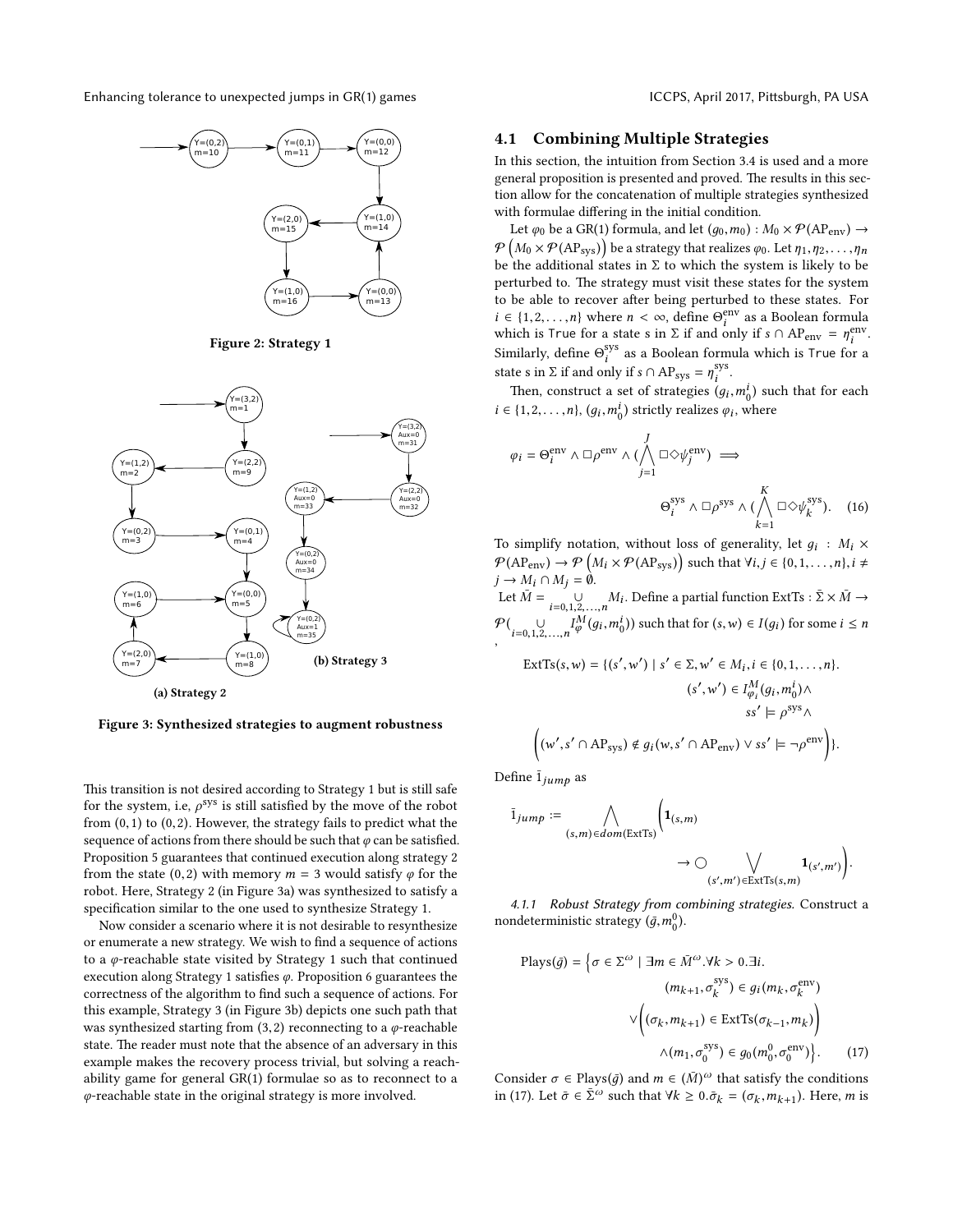<span id="page-5-1"></span>

| • Finite-memory strategies $(g_i, m_0^i)$ $\forall i$<br>Input:<br>€                                                                                 |
|------------------------------------------------------------------------------------------------------------------------------------------------------|
| $\{0, 1, 2, \ldots, n\},\$                                                                                                                           |
| • Sequence of inputs $\sigma^{\text{env}} \in AP_{env}^{\omega}$ ,                                                                                   |
| • A system to which the sequence $\sigma^{sys} \in (\mathcal{P}(AP_{env}))^{\omega}$                                                                 |
| can be applied to and its state $s\in\Sigma$ after the control                                                                                       |
| action has been applied                                                                                                                              |
| • Set $I_{\varphi_i}^M(g_i, m_0^i)$ and function ExtTs                                                                                               |
| <b>Output:</b> Sequence of control actions $\sigma^{sys} \in \mathcal{P}(AP_{sys}^{\omega})$                                                         |
| 1: memory= $m_0^0$ , i=1, safety=1, l=0                                                                                                              |
| 2: (memoryNew, $\sigma_0^{sys}$ ) = Strategy $f$ : (memory, $\sigma_0^{env}$ )                                                                       |
| 3: <b>while</b> (True) <b>do</b>                                                                                                                     |
| <b>if</b> $(\sigma_{i-1}^{\text{env}}, \sigma_{i-1}^{\text{sys}})(\sigma_i^{\text{env}}) \models \rho^{\text{env}}$ and safety=1 <b>then</b><br>4:   |
| Choose (memoryNew, $\sigma_i^{sys}$ ) $\in f_l$ : (memory, $\sigma_i^{env}$ )<br>5:                                                                  |
| Run: SafetyCheck<br>6:                                                                                                                               |
| <b>else if</b> safety=0 $\land$ $(\sigma_{i-1}^{\text{env}}, \sigma_{i-1}^{\text{sys}})(\sigma_i^{\text{env}}) \models \rho^{\text{env}}$ then<br>7: |
| if $\exists j\leq n,m\in \bar M.(m,\sigma_{i-1}^{\text{env}}\cup\sigma_{i-1}^{\text{sys}})\in I^M_{\varphi_i}(f_j,m_0^j)$ then<br>8:                 |
| Choose (memoryNew, $\sigma_i^{sys}$ ) $\in f_j(m, \sigma_i^{env})$<br>9:                                                                             |
| $l = j$<br>10:                                                                                                                                       |
| Run: SafetyCheck<br>11:                                                                                                                              |
| else<br>12:                                                                                                                                          |
| EXIT<br>13:                                                                                                                                          |
| end if<br>14:                                                                                                                                        |
| else if $(\sigma_{i-1}^{\text{env}}, \sigma_{i-1}^{\text{sys}})(\sigma_i^{\text{env}}) \not\models \rho^{\text{env}}$ then<br>15:                    |
| if $\exists j \leq n, m \in \overline{M}_j$ , $s \in \mathcal{P}(AP_{sys})$ . $(m, \sigma_i^{env} \cup s) \in$<br>16:                                |
| ExtTs( <i>memory</i> , $\sigma_{i-1}^{\text{env}} \cup \sigma_{i-1}^{\text{sys}}$ ) then                                                             |
| (memoryNew, $\sigma_i^{\rm sys}$ ) = ( <i>m</i> , <i>s</i> )<br>17:                                                                                  |
| $l = j$<br>18:                                                                                                                                       |
| Run: SafetyCheck<br>19:                                                                                                                              |
| else<br>20:                                                                                                                                          |
| EXIT<br>21:                                                                                                                                          |
| end if<br>22:                                                                                                                                        |
| end if<br>23:                                                                                                                                        |
| i+=1, memory=memoryNew<br>24:                                                                                                                        |
| end while<br>25:                                                                                                                                     |

<span id="page-5-2"></span>Algorithm 2 SafetyCheck

1: apply  $\sigma_i^{\text{sys}}$  $\int_{i}^{sys}$ , measure s 2: **if**  $(\sigma_{i-1}^{\text{env}}, \sigma_{i-1}^{\text{sys}})$  $\lambda_{i-1}^{\text{sys}}$ )s ⊭  $\rho^{\text{sys}}$  then 3: EXIT 4: end if 5: if  $(\sigma_i^{\text{env}})$  $\lim_{i} \sigma_i^{\text{sys}}$  $i_j^{sys}$ ) = s then 6: safety=1 7: else 8: safety=0,  $\sigma_i^{\text{env}}$  $\epsilon_i^{\text{env}} = s \cap AP_{\text{env}}, \sigma_i^{\text{sys}}$  $i$ <sup>sys</sup>=s ∩ AP<sub>sys</sub> 9: end if

the memory-sequence corresponding to  $\sigma$  generated in accordance with  $\bar{q}$ .

<span id="page-5-0"></span>PROPOSITION 5. For all such  $\bar{\sigma}$ , the following holds:

$$
\bar{\sigma} \models \Theta_0^{\text{env}} \land \Box(\rho^{\text{env}} \lor \bar{1}_{jump}) \land \left(\bigwedge_{j=1}^J \Box \Diamond \psi_j^{\text{env}}\right) \land \Diamond \Box \neg \bar{1}_{jump}
$$

$$
\implies \Theta_0^{\text{sys}} \land \Box \rho^{\text{sys}} \land \left(\bigwedge_{k=1}^K \Box \Diamond \psi_k^{\text{sys}}\right). \quad (18)
$$

A proof is provided in the appendix.

Algorithm [1](#page-5-1) gives a formal description of the implementation of a controller on a 'plant' that exploits the nondeterminism in the strategy  $\bar{g}$  to tolerate certain perturbations. Algorithm [2](#page-5-2) measures the state of the system after the application of the output action. If  $\rho^{sys}$  is violated because of a disturbance, execution is terminated.  $\rho^{sys}$  is violated because of a disturbance, execution is terminated<br>When there is a system-actuation failure i.e  $\left[ (s' \cap AP_{env}, w') \notin \mathbb{R} \right]$ 

 $g_j(s' \cap AP_{sys}, w)$ , it is checked if the resulting state s' corre-

sponds to a transition that is permissible in accordance with  $\bar{g}$ . If so, the memory is reset to an appropriate memory such that  $(s', w') \in I_{\varphi_i}^M$  and execution is continued. At a state s, if the next<br>input  $(s')^{e_0} \in \mathcal{D}(\Delta \mathbb{P})$  is such that  $s(s')^{e_0} = -s^{e_0}$  then we input  $(s')^{env} \in \mathcal{P}(AP_{env})$  is such that  $s(s')^{env} \models \neg \rho^{env}$  then we choose  $(s')^{sys}$  as indicated by ExtTs. In this case we continue execution from a state indicated by ExtTs as continuing execution along the original strategy would give no guarantees. By choosing to deviate in accordance with Proposition [5,](#page-5-0) we are able to provide guarantees about system behavior. To summarize, for a set of strategies  $\{g_i : i \leq n\}$ , we proposed an algorithm that can tolerate an augmented set of perturbations finitely many times by allowing for hops between the different strategies.

Informal descriptions of several parts of Algorithm [1:](#page-5-1)

- Line 4–6: Check for successful actuation and satisfaction of assumptions on environment, and continue along original strategy.
- Line 7–14: Check for actuation failures and satisfaction of environmental assumption violation, and continue along altered path.
- Line 15–21: Check for environmental assumption violation, and continue execution along altered path.

### <span id="page-5-3"></span>4.2 Building patches to handle perturbations

This section proposes an approach to add 'patches' to a strategy that enable recovery from perturbations by finding a safe sequence of states back to the original strategy. As opposed to the previous section where complete strategies were synthesized, here only a recovery patch is synthesized. Let  $(h^0, m_0^0)$ :  $M_0 \times \mathcal{P} (AP_{env}) \rightarrow$ <br> $\mathcal{P} (AP_{env}) (M_0 \times \mathcal{P} (AP_{env}))$  be a finite-memory strategy that strictly  $P(\text{AP}_{\text{sys}})(M_0 \times P(\text{AP}_{\text{sys}}))$  be a finite-memory strategy that strictly realizes a GR(1) formula *φ*. For *i* ∈ {1,2,...,*n*}, let *η<sub>i</sub>* be a state in Σ such that  $\eta_i \notin I(h^0, m_0^0)$ . Define  $\Theta_i^{\text{env}}$ i ,Θ sys <sup>sys</sup> corresponding to  $\eta_i$  as in Section [4.1.](#page-4-3) Define  $\mathcal{T}_{reach}$  as a Boolean formula that evaluates to True at a state s in  $\Sigma$  if and only if  $s \in I_{\varphi}(h^0)$ . Define  $\varphi_{reach}^i$  as below:

$$
\varphi_{reach}^{i} := \left(\Theta_i^{\text{env}} \land \Box \rho^{\text{env}} \land (\bigwedge_{k=1}^{K} \Box \Diamond \psi_k^{\text{env}})\right) \Longrightarrow
$$

$$
\left(\Theta_i^{\text{sys}} \land \Box \rho^{\text{sys}} \land \Diamond \mathcal{T}_{reach}\right).
$$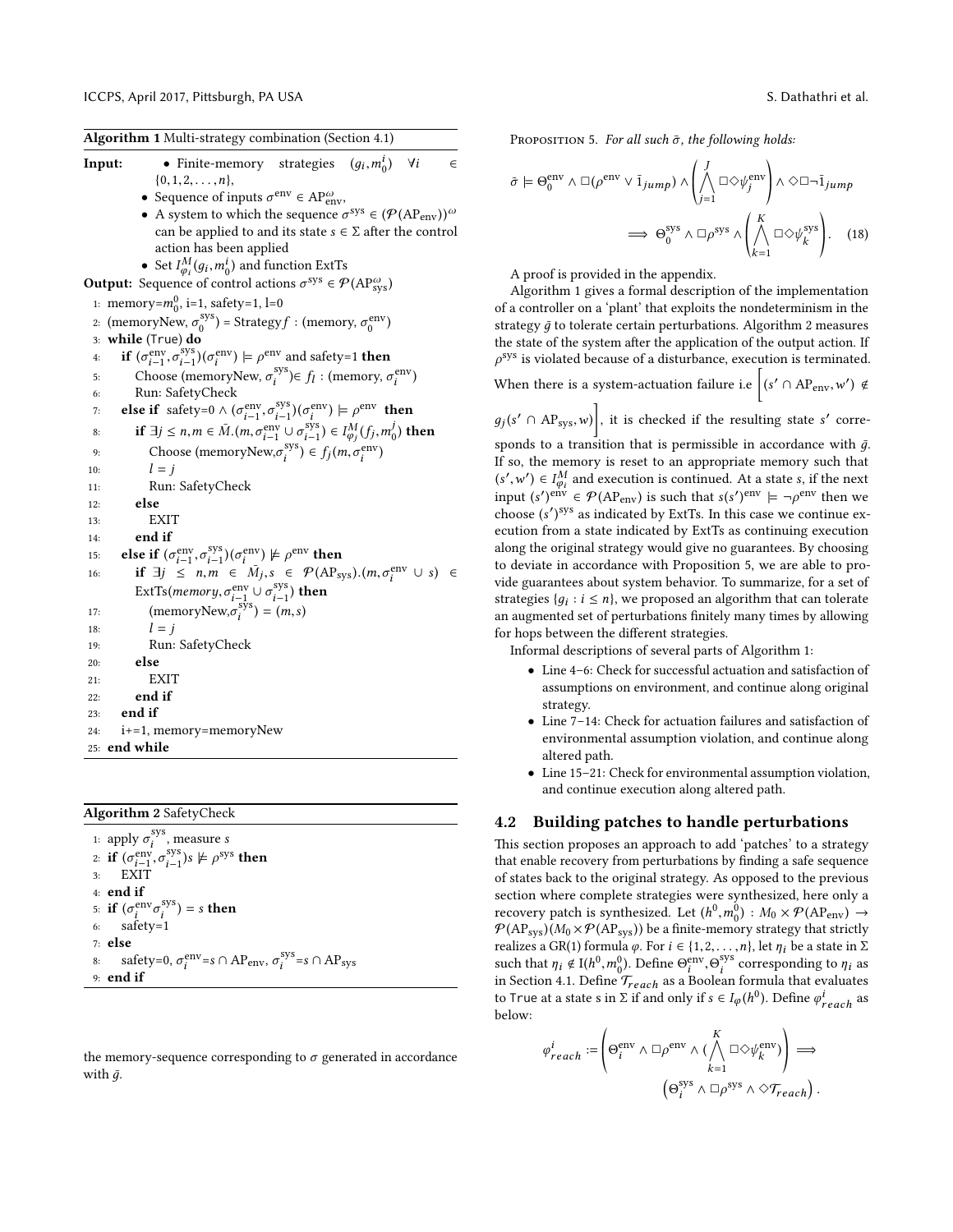For  $i \le n$ , let  $(h^i, m_0^i) : M_i \times \mathcal{P}(\text{AP}_{\text{env}}) \to \mathcal{P}(\text{AP}_{\text{sys}})(M_i \times \mathcal{P}(\text{AP}_{\text{sys}}))$ be a finite-memory strategy that strictly realizes(defined as for the GR(1) specification)  $\varphi_{reach}^i$ . Define M as before and let  $M_i \cap M_j = \emptyset$ for any  $i, j \le n$  with  $i \ne j$ . Note that  $\varphi_{reach}^i$  can be converted to a GP(1) formula by introducing an auxillary variable as in [3]. Define  $GR(1)$  formula by introducing an auxillary variable as in [\[3\]](#page-8-2). Define  $I_{i}^{reach}$  as  $\varphi_{reach}^i$ 

$$
\begin{aligned} I_{\varphi_{reach}^{i}}^{M-reach} &:= \{ (s, \bar{w}) \mid s \in I_{\varphi_{reach}^{i}}(h^{i}, m_{0}^{i}), \bar{w} = m_{|\sigma s|}. \\ &\sigma \in \Sigma^{*}, m \in M_{i}^{*}. \\ &\sigma \in \text{Pref}(h^{i}) \wedge \\ &m \in \text{Mem}^{h^{i}}(\sigma s) \wedge \\ \forall k < |\sigma|. (\sigma_{k} \in I_{\varphi_{reach}^{i}}(h^{i}, m_{0}^{i}) \wedge \sigma_{k} \models \neg \mathcal{T}_{reach}) \} . \end{aligned}
$$

This definition is similar to that of  $I_\varphi^M$  except for the additional constraint where we require that all states in the prefix are such that they are not from  $I_{\varphi}(h^0, m_0^0)$ .<br>This is to allow pertubation to a

This is to allow pertubation to states in sequences before  $\mathcal{T}_{reach}$ was satisfied. This is because if a sequence of states in  $Plays(h^i)$ (for  $i > 0$ ) satisfies  $\Theta_i^{\text{env}}$ <br>  $\hat{\Theta}_i^{\text{env}}$  since we are  $e^{\text{env}} \wedge \Box \rho^{\text{env}} \wedge (\wedge_{k=1}^k \Box \Diamond \psi_k^{\text{env}})$  $\binom{env}{k}$  then it satisfies  $\Diamond \mathcal{T}_{reach}$ . Since we are synthesizing a patch back to the original strategy, jumping to a state in  $I^{M-reach}$  ensures that if the environment satisfies the assumptions on safety and liveness, we will reach a state where  $\mathcal{T}_{reach}$  holds.

Next, define  $\text{ExtTs}_{reach}$  for  $(s, w) \in I(h^i)$  for some  $i \leq n$  as

$$
\begin{aligned} \text{ExtTs}_{reach}(s, w) &:= \{ (s', w') \mid s' \in \Sigma, w' \in M_i, \\ & i \in \{0, 1, \dots, n\}. \\ & (i = 0) \implies (s', w') \in I_{\phi}^M(h^0, m_0^0) \land \\ & (i > 0) \implies (s', w') \in I_{\phi_{reach}^i}^{M-reach}) \land \\ & ss' \models \rho^{sys} \land \\ & \left( (w', (s')^{sys}) \notin h^i(w, (s')^{env}) \lor ss' \models \neg \rho^{env} \right) \}. \end{aligned}
$$

This again is similar to the earlier definition of ExtTs except that we distinguish between the case where  $i = 0$  and  $i > 0$ . Define  $\frac{1}{3}$ jump as:

$$
\overline{1}_{jump} := \bigwedge_{(s,m)\in dom(\text{ExtTs}_{reach})} \left(1_{(s,m)}\right)
$$
\n
$$
\rightarrow \neg \bigcirc \bigvee_{(s',m')\in \text{ExtTs}_{reach}(s,m)} 1_{(s',m')} \bigg).
$$

4.2.1 'Patched' Robust Strategy. Construct a nondeterministic strategy  $\bar{h}$  defined as below:

$$
\text{Plays}(\bar{h}) = \left\{ \sigma \in \Sigma^{\omega} \mid \exists m \in \bar{M}^{\omega}. \forall k > 0. \exists i. \right. \\
(i = 0) \implies \left( (m_{k+1}, \sigma_k^{\text{sys}}) \in h^i(m_k, \sigma_k^{\text{env}}) \right. \\
\lor (\sigma_k, m_{k+1}) \in \text{ExtTs}_{reach}(\sigma_{k-1}, m_k) \right\} \\
\land \quad (i > 0) \implies \left[ (\sigma_k, m_{k+1}) \in \text{ExtTs}_{reach}(\sigma_{k-1}, m_k) \right. \\
\lor \left( \forall w \in M_0. (w, \sigma_k) \notin I_{\varphi}^M(h^0, m_0^0) \land \left. (m_{k+1}, \sigma_k^{\text{sys}}) \in h^i(m_k, \sigma_k^{\text{env}}) \right) \right] \\
\land (m_1, \sigma_0^{\text{sys}}) \in h^0(m_0^0, \sigma_0^{\text{env}}) \right\}.
$$
\n(19)

 $\overline{a}$ 

<span id="page-6-1"></span>The definition of  $\bar{h}$  is similar to  $\bar{f}$  defined earlier, except for  $i > 0$ . The condition  $(i > 0) \rightarrow$  $\left[ (\sigma_k, m_{k+1}) \in \text{ExtTs}(\sigma_{k-1}, m_k) \vee \bigvee \forall w \in$  $M_0.(w, \sigma_k) \notin I_{\varphi}^M(h^0, m_0^0) \wedge (m_{k+1}, \sigma_k^{\text{sys}})$  $\binom{sys}{k}$   $\in h^i(m_k, \sigma_k^{\text{env}})$  $\binom{1}{k}$  ensures that unless pertubed according to  $ExtTs_{reach}$ , on reaching a state in state in  $I_{\varphi}(h^0)$ , execution is continued in accordance with the strategy  $h^0$ . Consider  $\sigma \in \text{Plays}(\bar{h})$  and  $m \in (\bar{M})^{\omega}$  that satisfy the conditions in [\(19\)](#page-6-1). Let  $\bar{\sigma} \in \bar{\Sigma}^{\omega}$  such that  $\forall k \ge 0$ .  $\bar{\sigma}_k = (\sigma_k, m_{k+1})$ .<br>Here m is the memory-sequence corresponding to  $\sigma$  generated in Here, m is the memory-sequence corresponding to  $\sigma$  generated in accordance with  $\bar{h}$ .

<span id="page-6-0"></span>PROPOSITION 6. For all such  $\bar{\sigma}$ , the following holds:

$$
\bar{\sigma} \models \Theta_0^{\text{env}} \land \Box(\rho^{\text{env}} \lor \bar{1}_{jump}) \land \left(\bigwedge_{j=1}^J \Box \Diamond \psi_j^{\text{env}}\right) \land \Diamond \Box \neg \bar{1}_{jump}
$$

$$
\implies \Theta_0^{\text{sys}} \land \Box \rho^{\text{sys}} \land \left(\bigwedge_{k=1}^K \Box \Diamond \psi_k^{\text{sys}}\right). \quad (20)
$$

A proof is provided in the appendix.

Algorithm [3](#page-7-0) formally describes the implementation of a controller based on  $\bar{h}$ . The controller makes use of the nondeterminism to recover from perturbations to the patches. Execution is begun along the strategy  $h^0$  till a perturbation sets in. The controller attempts to recover using a patch (when perturbed onto a patch) if feasible and execution is continued along the patch to a state in  $I_{\varphi}(h^0)$ . Following this, execution along the original strategy is continued. Also, note the algorithm allows for jumps to  $\varphi$ -reachable states in the strategy itself (as does  $h$ ). The strategy also allows for perturbations from one patch to another during execution of the patch itself. In the presence of an adversary, the  $\varphi$ -reachable states encodes the adversary's state as well as the system state.

Informally, the recovery trajectory takes the system to A when the adversary reaches B where  $(A,B)$  is a  $\varphi$ -reachable state. Addi-tional informal descriptions of specific parts of Algorithm [3:](#page-7-0)

• Line 5–7: Check for successful actuation, satisfaction of environmental assumption, and for whether original strategy is being executed before continuing execution along original strategy.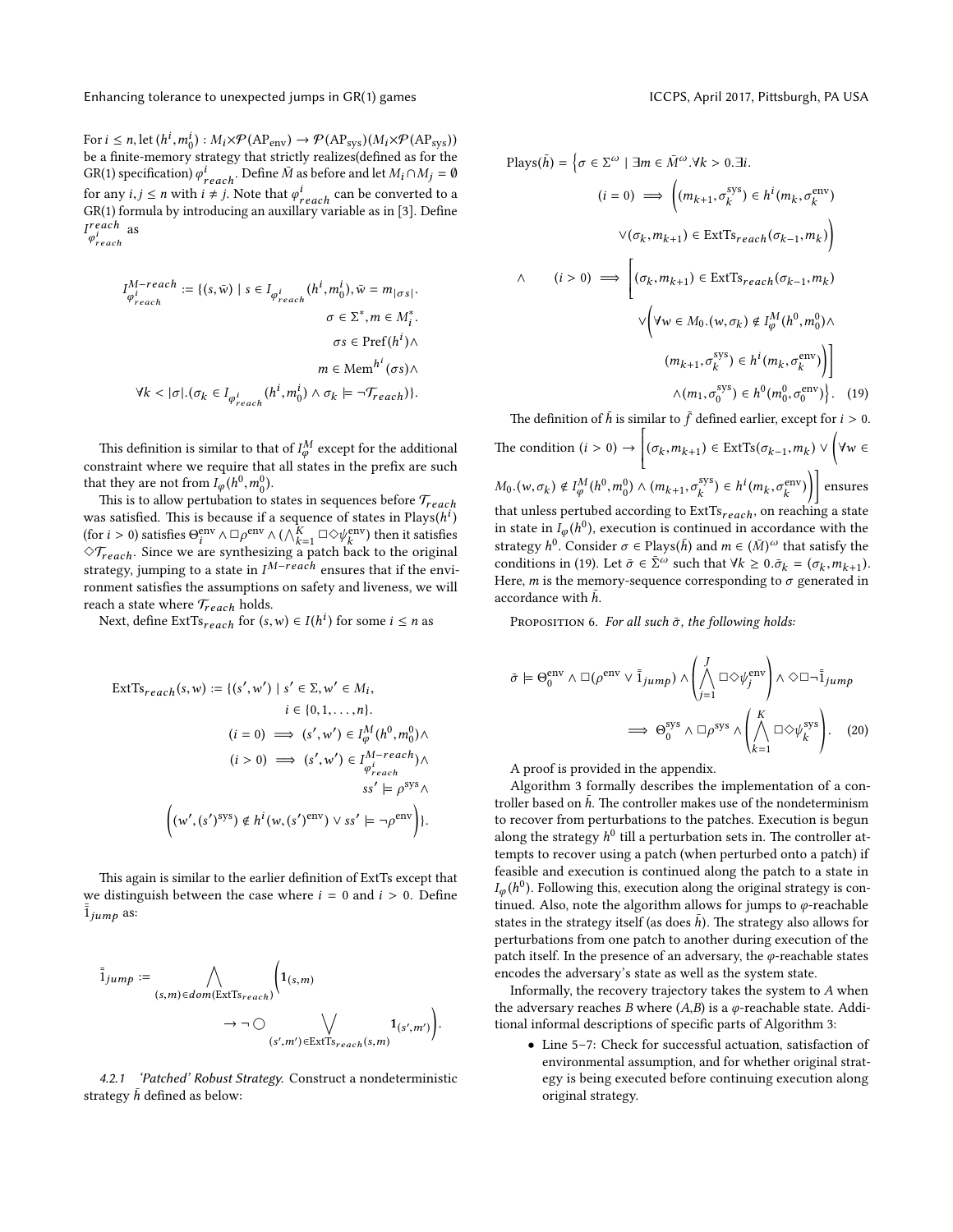<span id="page-7-0"></span>Algorithm 3 Execute controller for a patched strategy

**Input:** • GR(1) formula  $\varphi$ 

- Finite-memory strategy  $(h^0, m_0^0)$  realizing  $\varphi$  and a set of strategies  $(h^l, m_0^l)$  for  $l \in \{1, 2, ..., n\}$  realizing  $\varphi_{reach}^i$ <br>Sequence of inputs  $\pi^{env} \in \mathcal{D}(AB)$
- Sequence of inputs  $\sigma^{\text{env}} \in \mathcal{P}(\text{AP}_{\text{env}})^\omega$
- System whose state  $s \in \Sigma$  is measured after a control action (  $\in \mathcal{P}(AP_{\text{sys}})$ ) has been applied
- Sets  $I_{\varphi}(h^0), I_0^M(h_0, m_0^0) := I_{\varphi}^M(h^0, m_0^0), I_1^M(h^l, m_0^l) :=$ <br>  $I_{\varphi}(h^l, h^l, h^l, h^l, h^l, h^l, h^l, h^l, h^l)$  $I_{\varphi_{reach}^l}^{M-reach}(h^l, m_0^l)$  for  $l \in \{1, 2, ..., n\}$  $\varphi_{reach}^l$

**Output:** Sequence of control actions  $\sigma^{sys} \in \mathcal{P}(AP_{sys}^{\omega})$ 

- 1: memory= $m_0^0$
- 2: i=1, l=0, safety=1, reached=1
- 3: (memoryNew,  $\sigma_0^{\text{sys}}$  $\binom{sys}{0}$  = Strategy $h^0$  : (memory,  $\sigma_0^{\text{env}}$ )
- 4: while (True) do
- 5: if  $(\sigma_{i-1}^{\text{env}}, \sigma_{i-1}^{\text{sys}})$  $\binom{sys}{i-1}$  $(\sigma_i^{\text{env}})$  $i_i^{\text{env}}$  =  $\rho^{\text{env}}$  and safety=1 and reached=1 then sys

6: (memoryNew, 
$$
\sigma_i^{sys}
$$
) = Strategy  $h^0$  : (memory,  $\sigma_i^{env}$ )

- <sup>6:</sup> (including two control)<br>7: Run: SafetyCheck
- 8: else if  $(\sigma_{i-1}^{\text{env}}, \sigma_{i-1}^{\text{sys}})$  $\binom{sys}{i-1}$  $(\sigma_i^{\text{env}})$  $\binom{env}{i}$   $\models$   $\rho^{env}$  and safety=1 and reached=0 then sys

9: 
$$
(\text{memoryNew}, \sigma_i^{\text{sys}}) = \text{Strategy } h^l : (\text{memory}, \sigma_i^{\text{env}})
$$

10: **if**  $\sigma_i^{\text{sys}} \cup \sigma_i^{\text{env}} \in$  $\sigma_i^{\text{sys}} \cup \sigma_i^{\text{env}}$  $\sum_{i=1}^{\infty} I_{\varphi}(h^0, m_0^0)$  then

11: Choose (memoryNew, 
$$
\sigma_i^{sys}
$$
) such that  
\n $(\sigma_i^{sys} \cup \sigma_i^{env}, \text{memoryNew}) \in I_0^M$ 

- $\begin{array}{cc} \n\vee_i & \vee \vee_i \\
\vee_i & \vee \vee_i \\
\mathsf{reached=1}\n\end{array}$
- 13: end if
- 14: Run: SafetyCheck

15. else if safety=0 
$$
\wedge (\sigma_{i-1}^{env}, \sigma_{i-1}^{sys}) (\sigma_i^{env}) = \rho^{env}
$$
 then

16: if 
$$
\exists j \le n, m \in \overline{M}. (m, \sigma_{i-1}^{\text{env}} \cup \sigma_{j-1}^{\text{sys}}) \in I_j^M(h_j, m_0^j)
$$
 then

17: Choose (memoryNew, 
$$
\sigma_i^{sys}
$$
)  $\in f_j(m, \sigma_i^{env})$   
19.  $l = i$  if  $i > 0$  then reached=0

18: Choose (inchibity  $l = j$ , if  $j > 0$  then reached=0.<br>
10: Pup: SofetyCheck

```
19: Run: SafetyCheck
```
- 20: else
- 21: EXIT
- 22: end if

```
23: else if (\sigma_{i-1}^{\text{env}}, \sigma_{i-1}^{\text{sys}})\binom{sys}{i-1}(\sigma_i^{\text{env}})\binom{env}{i} \not\models \rho^{\text{env}} then
```
24: **if** 
$$
\exists j \leq n, m \in M_j, s \in \mathcal{P}(AP_{sys})
$$
. $(m, \sigma_i^{env} \cup s) \in$   
ExtTs<sub>reach</sub> $(memory, \sigma_{i-1}^{env} \cup \sigma_{i-1}^{sys})$  then  
25:  $(memoryNew, \sigma_j^{sys}) = (m, s)$   
26:  $l = i$  if  $i > 0$  then reached=0

26: 
$$
l = j
$$
, **if**  $j > 0$  **then** reached=0.  
27: Run: SafetyCheck

- 28: else
- 29: EXIT
- 30: end if
- 31: end if

```
32: i+=1, memory=memoryNew
```

```
33: end while
```
- Line 15–22: Check for actuation failures and satisfaction of environmental assumptions, and continue along a patch with an altered memory value.
- Line 23-30: Check for environmental assumption violation, and continue execution along a patch with an altered memory value.

### 5 EXAMPLE IMPLEMENTATION AND ANALYSIS

Examples are implemented for the analysis of the techniques described in Section [4](#page-3-5) for the task of planar robot motion planning in environments similar to that shown in Figure [1.](#page-3-3) The robot is required to visit a set of locations infinitely often. A moving obstacle whose motion constraints are similar to those of the robot but differing in the starting position and progress states is added to the setup.

### 5.1 Complexity for refinement

An empirical analysis of the computational costs involved in each of the approaches to augment robustness is presented here. The computations were performed on a 2.40GHz Quadcore machine with 16 GB of RAM. The synthesis was performed with gr1c[\[8\]](#page-8-15), used in the Temporal Logic Planning (TuLiP) toolbox [\[5\]](#page-8-16). The experiment described below is repeated 50 times and the average synthesis times are presented (See Table [1\)](#page-7-1).

Random 5×5 gridworlds are generated with a wall density of 0.2. The moving obstacle and robot have two different progresslocations which they visit infinitely often and different initial positions. For each of the approaches perturbation points are chosen as below:

- Multiple Strategy Approach: A single perturbation point is chosen that is not in the set of  $\varphi$ -reachable states visited by the initial strategy. A strategy is synthesized with this perturbed state as the initial condition and the states visited by the new strategy are stored. A new perturbation point is chosen that was not visited by the earlier strategies. And the procedure is repeated.
- Patching: The points are chosen as in the previous approach and patches are generated iteratively. However, at each iteraton only those states from the new strategy are stored that occurred before the trajectories reached the stored set of φ-reachable states.

<span id="page-7-1"></span>

| Approach                          | Coverage<br>(unique<br>states) | Mean time<br>for synthesis(s) |
|-----------------------------------|--------------------------------|-------------------------------|
| New strategy from perturbed state | 145.14                         | 0.22                          |
| Patching                          | 173.63                         | 2.98                          |
| $\sim$<br>-                       |                                | ---                           |

Table 1: Runtimes and unique states visited in 50 trials.

- Line 8–9: Check if executing a patch and update accordingly.
- Line 10-13: Check if  $\varphi$ -reachable state from original strategy has been reached during execution along the patch, and switch back to original strategy if condition holds.

The coverage i.e the number of unique states - robot, moving obstacle position combinations - visited by each strategy is also presented. It loosely characterizes the robustness for the concatenated strategies, as this count represents the number of  $\varphi$ -reachable states to which the system can be perturbed to. Patching is implemented iteratively, with the visited states augmented in each patch.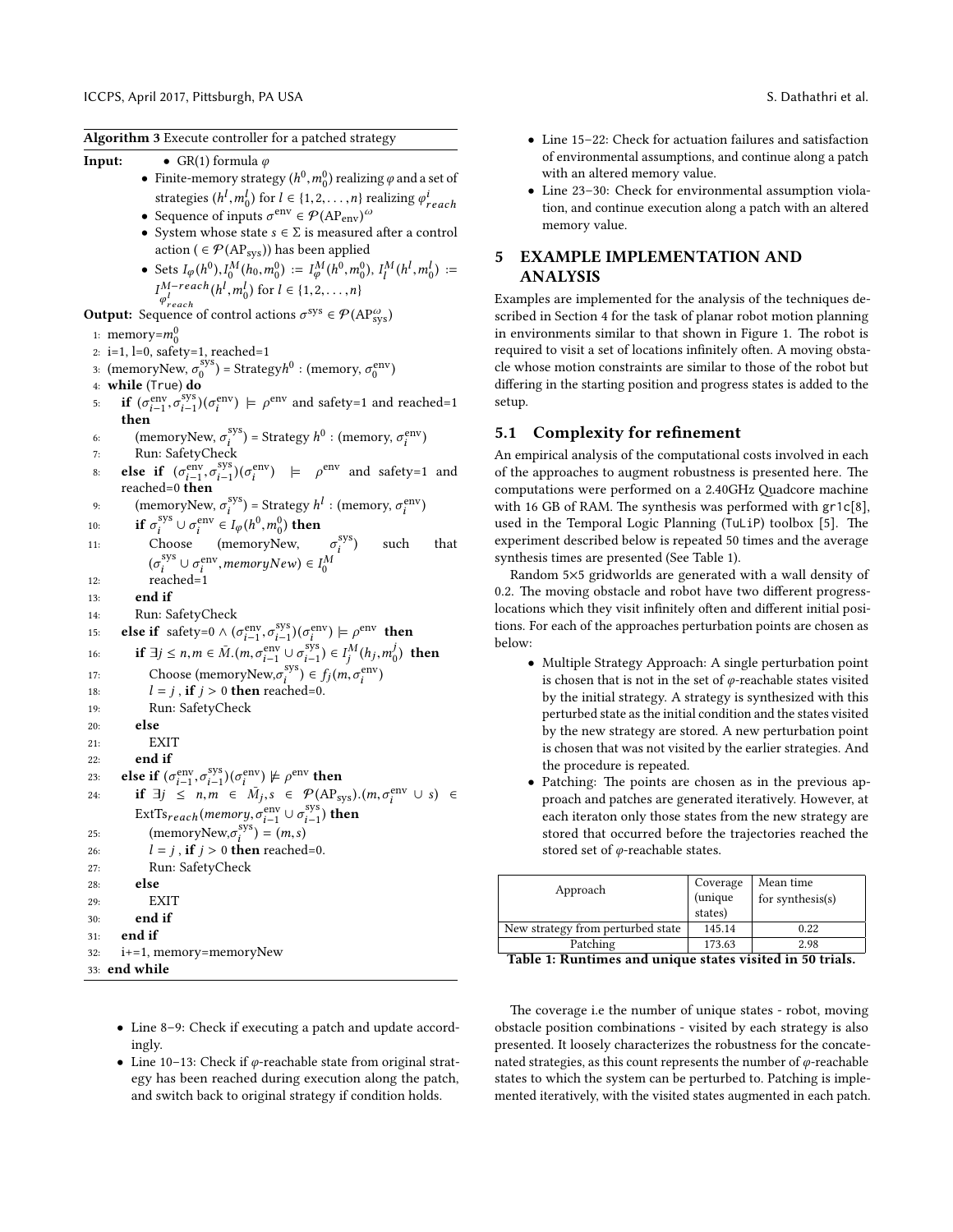With iterative patching, the time for synthesis tends to decrease progressively with each patch for a given gridworld because the number of unique visited states tends to go up.

### <span id="page-8-13"></span>6 DISCUSSION AND CONCLUSION

This paper characterizes the inherent robustness of finite-memory strategies synthesized to satisfy GR(1) formulae and also proposes approaches to refine them to increase their tolerance to perturbations. We show that these refined strategies satisfy a stricter formula than the one used for synthesis. This tolerance is useful when the model is not exact for either the system behavior or the environment behavior. However, not all perturbations as defined in Section [3](#page-2-0) can be tolerated. The system cannot recover from perturbations where  $\rho^{sys}$  is violated and perturbations to states that are not winning using the approaches described here.

Another application of the results presented here is in the presence of noise in measurements. Reacting to environmental events in physical systems involves measurements about the environment, and in the presence of noise, false inferences could be made under which the guarantees provided in terms of formula satisfaction would no longer hold. False inferences about an environmental event could alternatively be viewed as the system failing to apply the correct control action. Though  $\rho^{\text{env}}$  was satisfied, the false inference could result in the system applying an incorrect control action. Let  $\gamma \in \mathcal{P}(AP_{env})$  be the inferred environmental event and the ground truth environmental event be  $\mu \in \mathcal{P}(AP_{env})$ . The system control action  $s \in \mathcal{P}(AP_{sys})$  was decided based on  $f(m_k, \gamma)$  where  $m_k$  is the current memory state. This can be viewed as a perturbation with  $(m_{k+1}, s) \notin f(m_k, \mu)$  for any  $m_{k+1} \in M$ . If  $s \cup \mu \in \Sigma$  is a set the for which any of the above described approaches apply the state for which any of the above described approaches apply, the system can recover to satisfy the guarantees on system behavior.

Future Work. We plan to extend the framework built here to the case of infinitely many jumps. We also intend to develop a metric that would quantify the robustness added to a strategy through a given concatenation and prescribe approaches for refinement of strategies to make them more robust with optimal synthesis time/memory costs. Also, we plan to implement the approaches in Sections [4.1](#page-4-3) and [4.2](#page-5-3) using enumeration from a stored BDD computed during the original synthesis as opposed to resynthesis.

### ACKNOWLEDGMENTS

This work was partially supported by United Technologies Corporation and IBM, through the industrial cyber-physical systems (iCyPhy) consortium and by STARnet, a Semiconductor Research Corporation program, sponsored by MARCO and DARPA.

### REFERENCES

- <span id="page-8-9"></span>[1] R. Bloem, K. Chatterjee, K. Greimel, T. A. Henzinger, and B. Jobstmann. Computer Aided Verification: 22nd International Conference, CAV 2010, Edinburgh, UK, July 15-19, 2010. Proceedings, chapter Robustness in the Presence of Liveness, pages 410–424. Springer Berlin Heidelberg, Berlin, Heidelberg, 2010.
- <span id="page-8-8"></span>[2] R. Bloem, K. Greimel, T. A. Henzinger, and B. Jobstmann. Synthesizing robust systems. In Formal Methods in Computer-Aided Design, 2009. FMCAD 2009, pages 85–92, Nov 2009.
- <span id="page-8-2"></span>[3] R. Bloem, B. Jobstmann, N. Piterman, A. Pnueli, and Y. Sa'ar. Synthesis of reactive(1) designs. Journal of Computer and System Sciences, 78:911–938, May 2012.
- <span id="page-8-11"></span>[4] R. Ehlers and U. Topcu. Resilience to intermittent assumption violations in reactive synthesis. In Proceedings of the 17th International Conference on Hybrid

Systems: Computation and Control, HSCC '14, pages 203–212, New York, NY, USA, 2014. ACM.

- <span id="page-8-16"></span>[5] I. Filippidis, S. Dathathri, S. C. Livingston, N. Ozay, and R. M. Murray. Control design for hybrid systems with TuLiP: The temporal logic planning toolbox. In 2016 IEEE Conference on Control Applications (CCA), pages 1030–1041, Sept 2016.
- <span id="page-8-14"></span>[6] J. E. Hopcroft and J. D. Ullman. Introduction to Automata Theory, Languages, and Computation. Addison-Wesley, 1979.
- <span id="page-8-3"></span>[7] Y. Kesten, N. Piterman, and A. Pnueli. Bridging the gap between fair simulation and trace inclusion. Information and Computation, 200:35–61, 2005.
- <span id="page-8-15"></span>[8] S. C. Livingston. gr1c: a collection of tools for GR(1) synthesis and related activities. http://scottman.net/2012/gr1c. [Online; accessed 15-March 2016].
- <span id="page-8-5"></span>R. Majumdar, E. Render, and P. Tabuada. Robust discrete synthesis against unspecified disturbances. In Hybrid Systems: Computation and Control (HSCC), April 2011.
- <span id="page-8-4"></span>[10] Z. Manna and A. Pnueli. A hierarchy of temporal properties. In (PODC '90) Proceedings of the ninth annual ACM Symposium on Principles of Distributed Computing, pages 377–408, 1990.
- <span id="page-8-0"></span>[11] Z. Manna and A. Pnueli. The Temporal Logic of Reactive and Concurrent Systems. Springer-Verlag New York, Inc., New York, NY, USA, 1992.
- <span id="page-8-1"></span>[12] A. Pnueli. The temporal logic of programs. In Proceedings of the 18th Annual Symposium on Foundations of Computer Science, SFCS '77, pages 46–57, Washington, DC, USA, 1977. IEEE Computer Society.
- <span id="page-8-6"></span>[13] M. Rungger and P. Tabuada. Abstracting and refining robustness for cyberphysical systems. In Proceedings of the 17th International Conference on Hybrid Systems: Computation and Control, HSCC '14, pages 223–232, New York, NY, USA, 2014. ACM.
- <span id="page-8-10"></span>[14] D. C. Tarraf, A. Megretski, and M. A. Dahleh. A framework for robust stability of systems over finite alphabets. IEEE Transactions on Automatic Control, 53(5):1133-1146, June 2008.
- <span id="page-8-12"></span>[15] K. W. Wong, R. Ehlers, and H. Kress-Gazit. Correct high-level robot behavior in environments with unexpected events. In Robotics: Science and Systems Conference (RSS'14), 2014.
- <span id="page-8-7"></span>K. Zhou, J. C. Doyle, and K. Glover. Robust and Optimal Control. Prentice-Hall, Inc., Upper Saddle River, NJ, USA, 1996.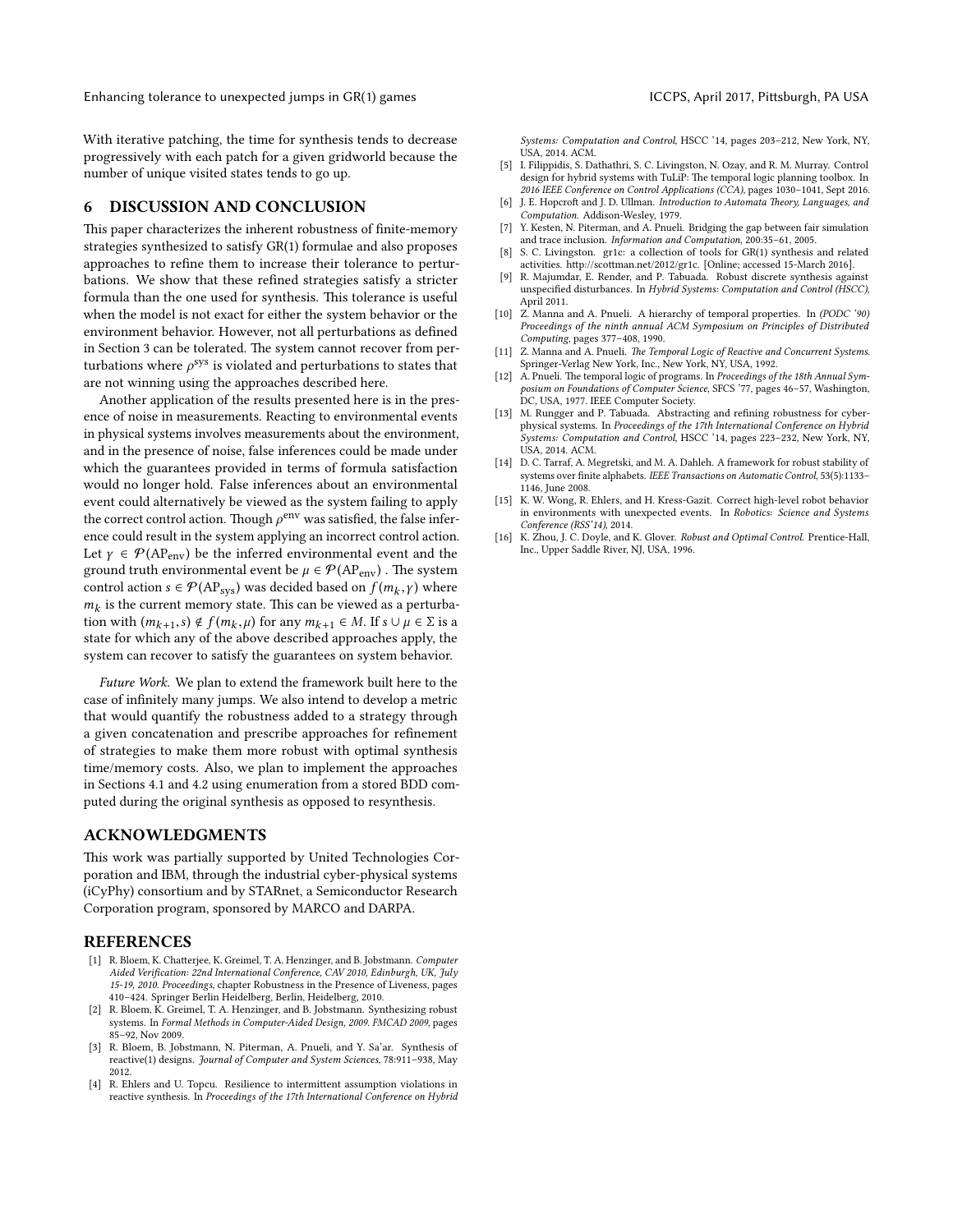## Appendices

### A PROOF OF PROPOSITION 5

PROOF. Let  $\sigma \in \Sigma^{\omega}$  and  $m \in M^{\omega}$  be such that  $(\sigma_k, m_k) = \bar{\sigma}_k$ .<br>
nan  $\bar{\sigma} \models \Box \odot \bar{\mathbf{i}}$ , the proposition bolds trivially Consider When  $\bar{\sigma} \models \Box \Diamond \bar{1}_{jump}$ , the proposition holds trivially. Consider the case when  $\bar{\sigma} \models \Diamond \Box \neg 1_{jump}$ . This means that there are only finite instances of  $\bar{\sigma}_k \bar{\sigma}_{k+1} \models \bar{1}_{jump}$  i.e in other words, only for a finite number of  $k > 0$ ,  $(\sigma_k, m_k) \in \text{ExtTs}(\sigma_{k-1}, m_{k-1})$ . Let there be  $r < \infty$  such instances i.e  $\exists i_l \in \mathbb{N}$  such that  $\bar{\sigma}_{i_{l-1}} \bar{\sigma}_{i_l} \models \bar{1}_{jump}$  for  $l \in \{1, 2, \ldots, r\}.$ 

Without loss of generality, assume  $0 < i_1 < i_2 < \cdots < i_r$ .  $\forall l \in \{1, 2, \ldots r-1\} \exists q_l \in \{0, 1, 2, \ldots, n\}$  such that  $(\sigma_i \cap AP_{sys}, m_i) =$ <br>  $a_n(\sigma_i \cap AP_{sys}, m_{i+1})$  for  $i \in \{i, j, j, \ldots, j, j, n-2\}$ . Otherwise at  $g_{q_l}(\sigma_i \cap AP_{env}, m_{i-1})$  for  $i \in \{i_j, i_{j+1}, \ldots, i_{j+1} - 2\}$ . Otherwise at some *i* between *i*: and *i*:  $i = 2$ ,  $\bar{\sigma}$ ;  $\bar{\sigma}$ ;  $i = 1$ ,  $i = 2$  contradicting some *i* between  $i_j$  and  $i_{j+1} - 2$ ,  $\bar{\sigma}_i \bar{\sigma}_{i+1} \models \bar{1}_{jump}$  – contradicting our assumption. Similarly,  $\forall i \in \{0, 1, ..., i_1 - 2\}, (\sigma_i \cap AP_{sys}, m_i) =$  $g_0(\sigma_i \cap AP_{env}, m_{i-1}).$ 

 $\forall l \in \{1, 2, ..., r-1\}, (\sigma_{i_l}, m_{i_l}) \in \text{ExtTs}(\sigma_{i_{l-1}}, m_{i_{l-1}})$  by the def-<br>tion of  $\overline{1}$ , From the definition of ExtTs we can conclude inition of  $\overline{1}_{jump}$ . From the definition of ExtTs we can conclude that  $(\sigma_{i_l}, m_{i_l}) \in I_{\varphi_{q_l}}$  where  $m_{i_l} \in M_{q_l}$  i.e  $\sigma_{i_l}$  is  $\varphi_{q_l}$ -reachable. For  $l \in \{1,2,\ldots,r\}$  by definition of  $\varphi_i$  -reachability and the discussion above, there exists  $\beta^l \in \text{Plays}(g_{q_l})$  and  $k_l$  such that  $\sigma_{i_l} = \beta^l_{k_l}$ ,  $\beta^l \models \Theta_0^{\text{env}}$ , and

<span id="page-9-3"></span>
$$
\beta_{j:(j+1)}^l \models \rho^{\text{env}} \text{ for } j < k-1,\tag{21}
$$

and  $\forall l \leq r - 1$ 

<span id="page-9-4"></span>
$$
\beta_{k_l+w}^l = \sigma_{i_l+w} \text{ for } 0 \le w < i_{l+1} - i_l,\tag{22}
$$

For  $l = r$ 

<span id="page-9-5"></span>
$$
\beta_{k_l+w}^l = \sigma_{l_l+w} \text{ for } 0 \le w,
$$
\n(23)

since  $\bar{\sigma}_{i_r}$ :  $\models \neg \Box \bar{1}_{jump}$ .

We write  $\tau^l \xi^l \alpha^l = \beta^l$  by taking  $\tau^l_j = \beta^l_j$  for  $0 \le j < k$ . For  $l \le j$  $r-1, \xi_w^l = \beta_{k_l+w}^l$  where  $0 \le w \le i_{l+1}-i_l$ , and  $\alpha_{j-k_l-i_{l+1}+i_l}^l = \beta_j^l$  for  $j \ge k_l + i_{l+1} - i_l$ . For  $l = r$ ,  $(\xi^r \alpha^r)_{j-k_r} = \beta_j$  for  $j \ge k_r$ . To conclude the setup, we argued that  $\sigma = \tau^0 \xi^1 \xi^2 \dots \xi^r \alpha^r$  where  $\tau^0 \in \text{Pref}(g_0)$ .<br>Combine with m as in constructing  $\bar{\sigma}$  to have  $\bar{\sigma} = \bar{\tau}^0 \bar{\epsilon}^1 \bar{\epsilon}^2 \qquad \bar{\epsilon}^n \bar{\sigma}^r$ . Combine with *m* as in constructing  $\bar{\sigma}$  to have  $\bar{\sigma} = \bar{\tau}^0 \bar{\xi}^1 \bar{\xi}^2$  $\overline{\xi}^n \overline{\alpha}^r$ . We want to show that

$$
\bar{\tau}^{0} \bar{\xi}^{1} \bar{\xi}^{2} \cdots \bar{\xi}^{k} \bar{\xi}^{k+1} \cdots \bar{\xi}^{n} \bar{\alpha}^{n} \models
$$
\n
$$
\Theta_{0}^{\text{env}} \wedge \Box (\rho^{\text{env}} \vee \bar{1}_{j \text{ump}}) \wedge \left( \bigwedge_{j=1}^{J} \Box \Diamond \psi_{j}^{\text{env}} \right)
$$
\n
$$
\implies \Theta_{0}^{\text{sys}} \Box \rho^{\text{sys}} \wedge \left( \bigwedge_{k=1}^{K} \Box \Diamond \psi_{k}^{\text{sys}} \right). \quad (24)
$$

This is equivalent to at least one of the following subformulae being satisfied:  $\neg \Theta_0^{\text{env}}, \Diamond (\neg \rho^{\text{env}} \land \neg \overline{1}_{jump}), \Diamond \Box \neg \psi_i^{\text{env}}$  $\frac{e^{i}}{j}$  for some *j*, or

$$
\Theta_0^{\text{sys}} \wedge \Box \rho^{\text{sys}} \wedge \left( \bigwedge_{k=1}^K \Box \Diamond \psi_k^{\text{sys}} \right). \tag{25}
$$

Since  $\tau^0 \in \text{Pref}(g_0)$  by hypothesis, there exists  $\gamma \in \Sigma^{\omega}$  such that  $\tau^0$  E Plays( $g_0$ ). Also by hypothesis,  $(g_0, m_0)$  realizes  $\varphi_0$ , i.e.,<br>Plays( $g_0$ )  $\subset I(g_0)$  hence  $\tau^0$   $\vdash g_0$ . Note that  $|\tau^0| > 1$  since Plays( $g_0$ )  $\subseteq L(\varphi_0)$ , hence  $\tau^0 \gamma \models \varphi_0$ . Note that  $|\tau^0| \ge 1$  since  $(t^{n})$   $(100)$   $T = u(t^{n})$ , notice that  $(t^{n})$  or  $\ln T$  . The definition of Plays  $\bar{f}$ .<br> $\tau^{0}$   $(100)$   $T_{\text{max}}$   $(100)$   $T_{\text{max}}$   $(100)$   $T_{\text{max}}$   $(100)$   $T_{\text{max}}$   $(100)$   $T_{\text{max}}$   $(100)$   $T_{\text{max}}$   $(100)$  $\tau^0 \gamma \models \neg \Theta_0^{\text{env}}$  if and only if  $\bar{\sigma} \models \neg \Theta_0^{\text{env}}$ . Thus, if  $\tau^0 \gamma \models \neg \Theta_0^{\text{env}}$ , then

[\(24\)](#page-9-0) holds directly. Otherwise (i.e., if  $\tau^0 \gamma \models \Theta_0^{\text{env}}$ ), consider the subformula  $\Diamond(\neg \rho^{\text{env}} \land \neg \overline{1}_{jump}).$ 

For all  $k < |t^0| - 1$ ,  $\bar{\sigma}_{k:k+1} = -\bar{1}_{jump}$  by construction. Also, for  $k \ge \bar{k} = |r^0 \xi^1 \xi^2 \cdots \xi^k \xi^{k+1} \cdots \xi^r|, \bar{\alpha}_k^n \bar{k}_{-k,k+1-\bar{k}} \models \neg \bar{1}_{jump}$  and<br>  $\bar{\epsilon}^r \bar{\epsilon}^r = -\bar{1}$ . From the decomposition given above  $\bar{\epsilon}^0 \bar{\epsilon}^1$  $\bar{\xi}_{-1}^r \bar{\alpha}_0^r \models \neg \bar{1}_{jump}$ . From the decomposition given above,  $\bar{\tau}_{-1}^0 \bar{\xi}_0^1 \models$  $\overline{1}_{jump}$  and  $\overline{\xi}_{-1}^{l} \overline{\xi}_{0}^{l+1} \models \overline{1}_{jump}$  for  $l \leq r-1$ . For this case, we can conclude

$$
\bar{\sigma} \models \Diamond(\neg \rho^{\text{env}} \land \neg \bar{1}_{jump}) \implies (r^0 \gamma \models \Diamond \neg \rho^{\text{env}}) \lor (\xi^1 \xi^2 \cdots \xi^k \xi^{k+1} \cdots \xi^r \alpha^r \models \Diamond \neg \rho^{\text{env}}).
$$

If  $\tau^0 \gamma \models \Diamond \neg \rho^{\text{env}}$ , then there is a minimum k such that  $\sigma_{k:Y} \models$  $\neg \rho^{\text{env}}$  or  $\gamma_{(k-|\sigma|)}: \models \neg \rho^{\text{env}}$ . If  $k < |\sigma| - 1$ , then  $\bar{\sigma} \models \Diamond(\neg \rho^{\text{env}} \land \neg \bar{\sigma})$ .  $\neg \overline{1}_{jump}$ ) (recall  $\overline{\sigma}_{k:k+1} \models \neg 1_{jump}$ ). Then [\(24\)](#page-9-0) is satisfied.

From the definition of ExtTs and  $\overline{1}_{jump}$  we have

<span id="page-9-1"></span>
$$
\tau_{-1}^0 \xi_0^1 \models \rho^{\text{sys}},\tag{26}
$$

and

<span id="page-9-2"></span>
$$
\xi_{-1}^{l} \xi_{0}^{l+1} \models \rho^{\text{sys}} \forall l \in 1, 2, 3, \dots, r-1,
$$
 (27)

which we will refer to later while addressing the final case. The other case in which  $\bar{\sigma} \models \Diamond(\neg \rho^{\text{env}} \land \neg \bar{1}_{jump})$  is if  $\xi^l \models \Diamond \neg \rho^{\text{env}}$  for some l or  $\xi^r \alpha^r \models \Diamond \neg \rho^{\text{env}}$  (recall  $\bar{\tau}_{-1}^0 \xi_0^1 \models \bar{1}_{jump}$  and  $\xi_{-1}^l \xi_0^{l+1} \models \bar{1}_{jump}$ for  $l \le r - 1$ ). If for any  $d < |\xi^l| - 1$  for  $l < r$ ,  $\xi^l_{d} \xi^l_{d+1} \models \neg \rho^{\text{env}}$ ,<br>then (24) is directly satisfied If  $\xi^r \gamma^r \models \bigtriangleup_{\text{c}} \xi^{\text{env}}$  then again (24) is then [\(24\)](#page-9-0) is directly satisfied. If  $\xi^r \alpha^r \models \Diamond \neg \rho^{\text{env}}$  then again (24) is satisfied.

Otherwise, suppose that  $\bar{\sigma} \models \Diamond \Box \neg \psi_i^{\text{env}}$  $j$ <sup>env</sup> for some *j*. From the semantics of LTL and the fact that  $\psi_i^{\text{env}}$  $j$  contains no temporal operators, this implies  $\alpha^n \models \Diamond \Box \neg \psi_j^{\text{env}} \leftrightarrow \bar{\sigma} \models \Diamond \Box \neg \psi_j^{\text{env}}$  $j$ <sup>env</sup>. In this case where  $\alpha^n \models \Diamond \Box \neg \psi_i^{\text{env}}$  $j$ <sup>env</sup>, [\(24\)](#page-9-0) again holds.

We now consider the final case where  $\bar{\sigma} \models \Theta_0^{\text{env}} \land \Diamond \Box (\rho^{\text{env}} \lor \phi)$  $\overline{1}_{jump}$ )  $\wedge (\wedge_{j=1}^{J} \Box \Diamond \psi_j^{\text{env}})$  $\binom{env}{j}$ . By  $\varphi_{q_r}$ -reachability,  $\tau^r_{d,d+1} \models \rho^{\text{env}}$  for  $d_{d,d+1} = p$  for  $d_{d,r} = \frac{d}{d} \int_{r}^{r} (-1)^{d-1} \, dr \, d\theta$  for all  $d \leq |r^r| - 1$ . And,  $\xi^r \alpha^r \models \Box \rho^{\text{env}}$  as argued for this case (oth-<br>envise (24) would directly hold). Thus  $\pi^r \xi^r \alpha^r \models \Box \rho^{\text{env}}$  Becall erwise [\(24\)](#page-9-0) would directly hold). Thus,  $\tau^r \xi^r \alpha^r \models \Box \rho^{\text{env}}$ . Recall that  $\tau^r \xi^r \alpha^r \models \Theta_{q_l}^{\text{env}}$ . Because  $\tau^r \xi^r \alpha^r \in \text{Plays}(f_{q_r})$  and  $\tau^r \xi^r \alpha^r \models$  $\Theta_r^{\text{env}}$ , if neither  $\tau^r \xi^r \alpha^r \models \Diamond \neg \rho^{\text{env}}$  nor  $\Diamond \Box \neg \psi_j^{\text{env}}$  $j^{\text{env}}$  for any *j*, it must be that  $\tau^r \xi^r \alpha^r$  satisfies  $\Theta_{a_r}^{\text{sys}}$  $_{q_r}^{\rm sys} \wedge \Box \rho^{\rm sys} \wedge \left( \wedge_{k=1}^K \Box \Diamond \psi_k^{\rm sys} \right)$  $\binom{s\text{y}\text{s}}{k}$ .

<span id="page-9-0"></span>By  $\varphi_{qi}$ -reachability of  $\xi_0^l$  and strict-realizability,  $\xi_{d,d+1}^l \models \rho^{sys}$ <br>  $\forall d \geq |\xi_0^l| = 1$  for  $l \leq r-1$ . From (26) and (27), it follows that  $\forall d < |\xi^l| - 1$  for  $l \leq r - 1$ . From [\(26\)](#page-9-1) and [\(27\)](#page-9-2), it follows that

$$
\tau_{-1}^0 \xi^1 \xi^2 \cdots \xi^r \alpha^r \quad \models \quad \Box \rho^{\text{sys}} \wedge \left( \bigwedge_{k=1}^K \Box \Diamond \psi_k^{\text{sys}} \right).
$$

Recall the suffix  $\gamma$  such that  $\tau^0 \gamma \in \text{Play}(g_0)$ .  $(g_0, m_0)$  strictly re-<br>alizes  $g_0$ , therefore if  $\tau^0 \gamma \vdash \text{Qe}^{n\gamma}$  it must be that  $\tau^0 \gamma \vdash \text{Qe}^{n\gamma}$ alizes  $\varphi_0$ , therefore if  $\tau^0 \gamma \models \Theta_0^{\text{env}}$ , it must be that  $\tau^0 \gamma \models \Theta_0^{\text{sys}}$ sys<br>0  $\bar{\sigma} \models \Theta_0^{\text{sys}}$ <sup>sys</sup> since  $\bar{\sigma} \models \Theta_0^{\text{env}}$  [\(9\)](#page-1-4). Furthermore, because in this case we are assuming there is no  $0 \le k < |t^0|-1$  such that  $\tau_{k:(k+1)}^0 \models \neg \rho^{\text{env}}$ (otherwise we would have [\(24\)](#page-9-0) hold directly), it follows from strict realizability (cf. [\(10\)](#page-1-5)) that for  $0 \le k < |r^0| - 1$ ,  $\tau^0_{k:(k+1)} \models \rho^{sys}$ , and therefore the condition in the proposition for  $\bar{\sigma}$  holds.